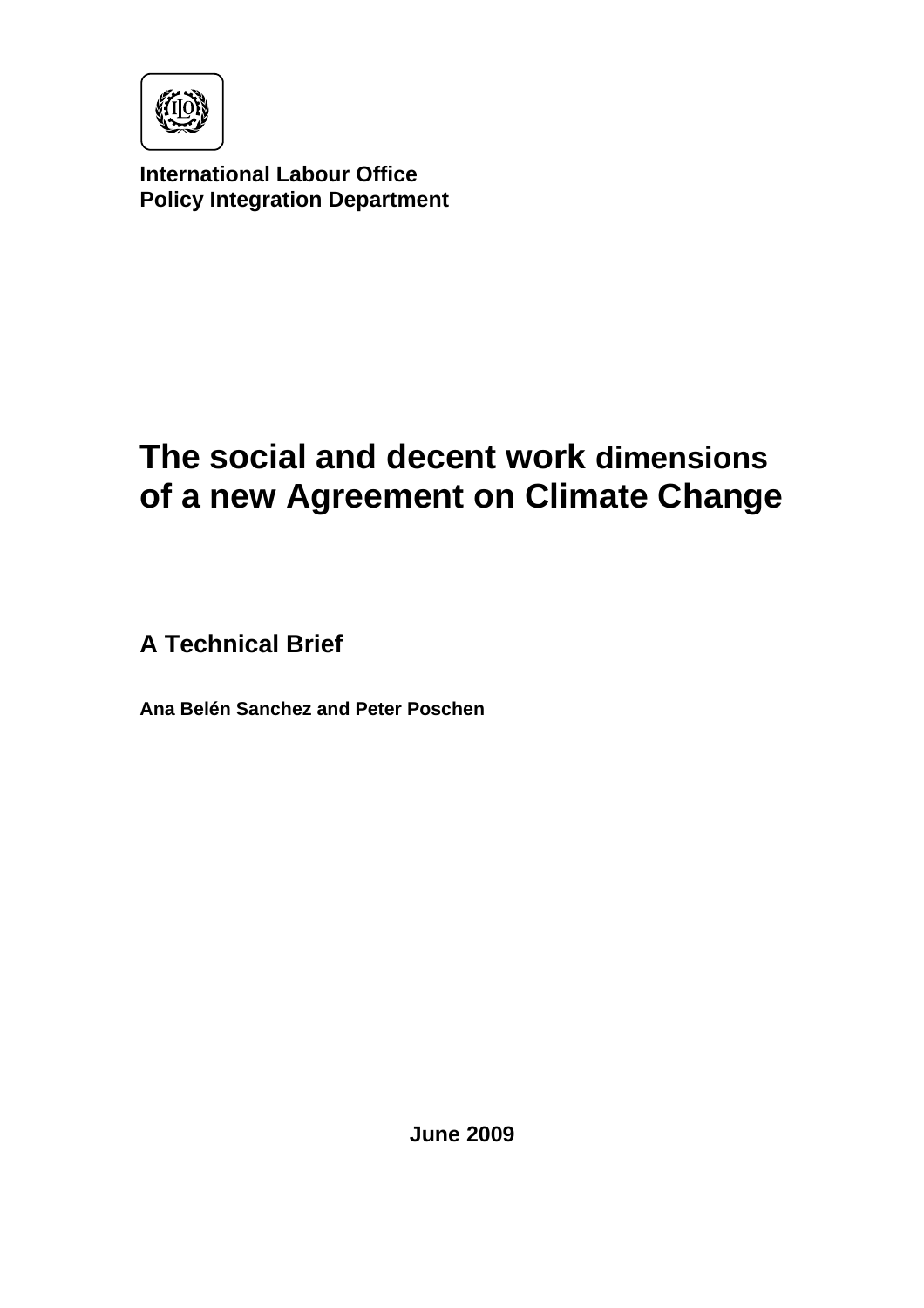## **Table of contents**

| <b>Introduction</b><br>3                                                    |                                                                                                                                               |                 |  |
|-----------------------------------------------------------------------------|-----------------------------------------------------------------------------------------------------------------------------------------------|-----------------|--|
| $\mathbf 1$ .                                                               | <b>CLIMATE CHANGE: THE SCIENTIFIC BASIS IN A NUTSHELL</b>                                                                                     | 4               |  |
| 6<br><b>Evidence of Climate Change</b>                                      |                                                                                                                                               |                 |  |
| Impacts of climate change on regions and economic sectors<br>$\overline{7}$ |                                                                                                                                               |                 |  |
| 2.                                                                          | <b>CLIMATE CHANGE AND THE WORD OF WORK</b>                                                                                                    | 10              |  |
|                                                                             | 3. THE INTERNATIONAL CLIMATE REGIME:                                                                                                          | 12 <sub>2</sub> |  |
|                                                                             | THE UNITED NATIONS FRAMEWORK CONVENTION ON CLIMATE<br><b>CHANGE (UNFCCC)</b>                                                                  | 12              |  |
| <b>The Convention</b><br>12                                                 |                                                                                                                                               |                 |  |
| 14<br><b>The Kyoto Protocol</b>                                             |                                                                                                                                               |                 |  |
| 4.                                                                          | TOWARDS A NEW CLIMATE AGREEMENT: THE BALI ROAD MAP 17                                                                                         |                 |  |
| 5 <sub>1</sub>                                                              | <b>POTENTIAL ENTRY POINTS FOR PROMOTING COHERENCE</b><br>BETWEEN SOCIAL AND LABOUR POLICIES AND THE FUTURE<br><b>CLIMATE CHANGE AGREEMENT</b> | 19              |  |
| <b>GLOSSARY</b><br>30                                                       |                                                                                                                                               |                 |  |
| <b>KEY SOURCES AND RESOURCES</b><br>37                                      |                                                                                                                                               |                 |  |
| <b>BIBLIOGRAPHY</b><br>39                                                   |                                                                                                                                               |                 |  |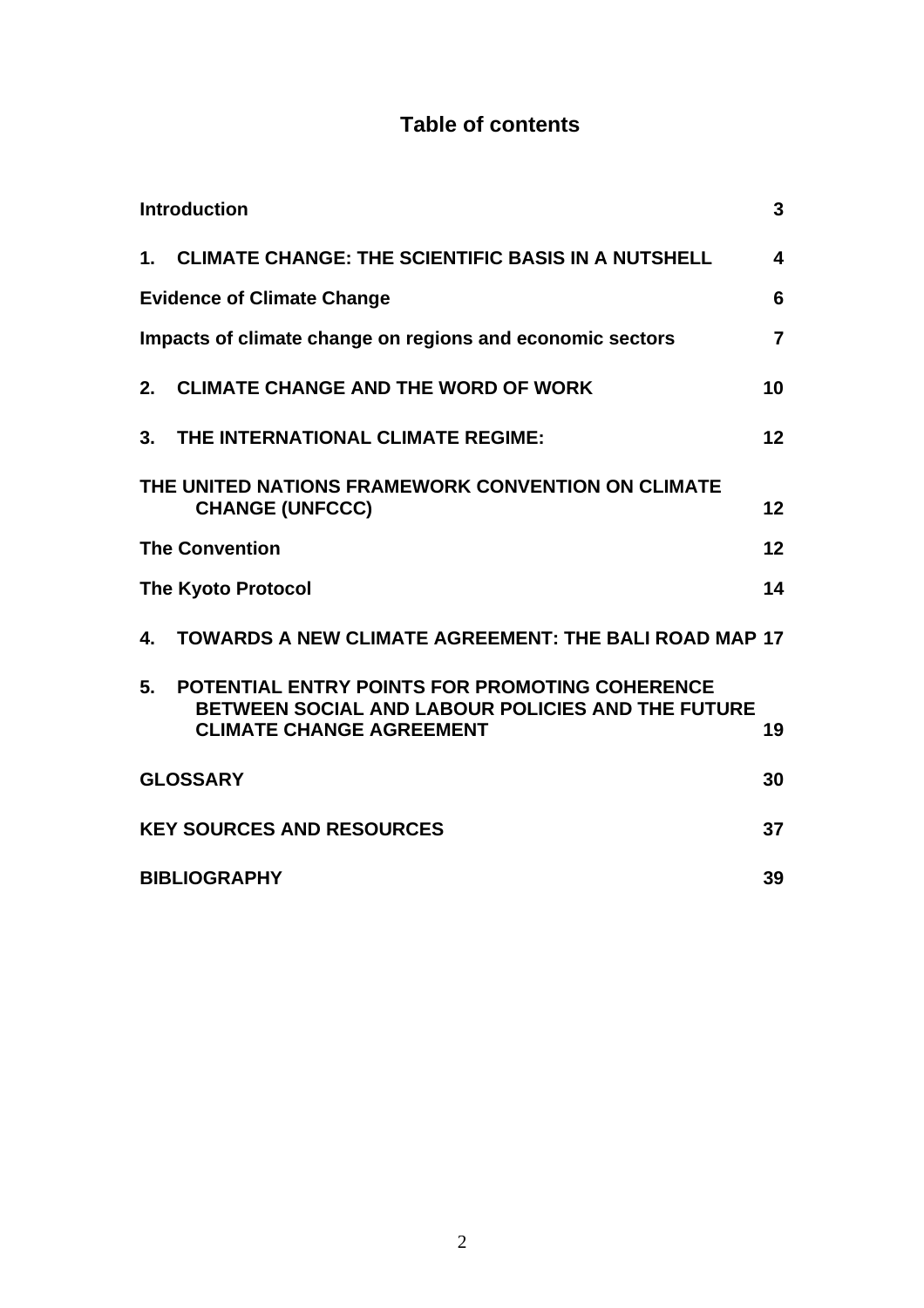## *Introduction*

**The purpose of this brief** is to highlight the close inter-linkages between climate change and the world of work. It aims to promote a better understanding between both spheres and greater coherence between climate, social and labour policies.

The significant impact of climate change on development, on production and consumption patterns and thus on enterprises, labour markets and workers is increasingly recognized. Similarly, it is becoming clear that in order to succeed, measures to protect the climate and to adapt to climate change will require active support and engagement of millions of employers and workers. These insights about the inter-relations have yet to translate into more coherent policies. This is particularly true for the new global agreement on climate which does not sufficiently reflect the social dimensions of climate change, of measures to adapt and to prevent dangerous climate change. This brief identifies the most relevant issues for policy coherence and ways in which this gap could be bridged.

**The brief is addressed to** the world of work, ministries of labour, representatives of employers' and workers' organizations as well as experts and policy makers on climate change.

**The brief contains** brief summaries of the *state of knowledge about climate change*, the mechanisms and the effects and of the repercussions for the world of work. It introduces salient features of the present international climate regime such as the *UN convention and the Kyoto Protocol* and of the *current negotiations* to arrive at a new global agreement in Copenhagen in December 2009.

**The core of the brief** is a discussion of entry points for promoting policy coherence between climate and social and labour policies. The brief concludes with a *glossary of frequently used technical terms* and a guide to *key sources and resources* of information.

The brief has made use of texts and illustrations from the publication "Uniting on Climate change: A guide to the Climate Change Convention and Kyoto Protocol" published by the United Nations Framework Convention on Climate Change (UNFCCC) in 2007, the UNFCCC's website, the Intergovernmental Panel on Climate Change (IPCC) and the documents and discussions at the International Labour Conference 2007 as well as the ILO Governing Body in November 2007 and November 2008. $^1$ 

 $1$  See last section on key information resources.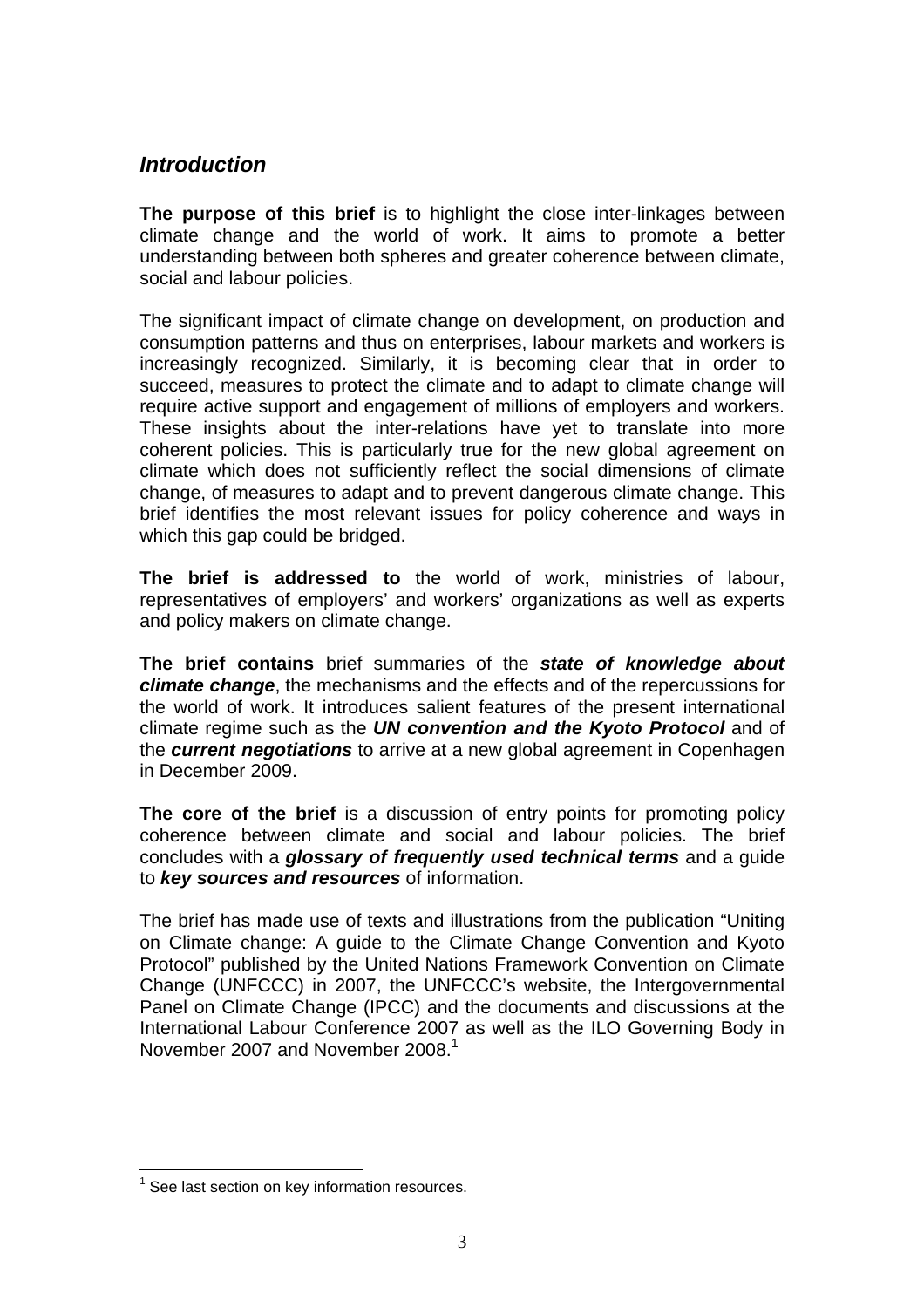## **1. Climate Change: the scientific basis in a nutshell**<sup>2</sup>

#### **Greenhouse gases and the greenhouse effect**

The world's climate has always varied naturally but compelling evidence from around the world indicates that a new kind of climate change is now under way, foreshadowing drastic impacts on people, economies and ecosystems. Levels of carbon dioxide and other 'greenhouse gases' in the atmosphere have risen steeply during the industrial era owing to human activities like fossil fuel use and deforestation, spurred on by economic and population growth. Like a blanket round the planet, greenhouse gases trap heat energy in the Earth's lower atmosphere (see below). If levels rise too high, the resulting overall rise in air temperatures – global warming – is liable to disrupt natural patterns of climate.



In its Fourth Assessment Report, the Intergovernmental Panel on Climate Change (IPCC) $3$  concluded that the evidence that climate change is already occurring is unequivocal and is due in large part to human activity.

 $2$  Source of the section, "Uniting on Climate. A guide to the Climate Change Convention and the Kyoto Protocol", 2007

 $3$  The Intergovernmental Panel on Climate Change (IPCC) is a scientific intergovernmental body set up by the World Meteorological Organization (WMO) and by the United Nations Environment Programme (UNEP) provide the decision-makers and others interested in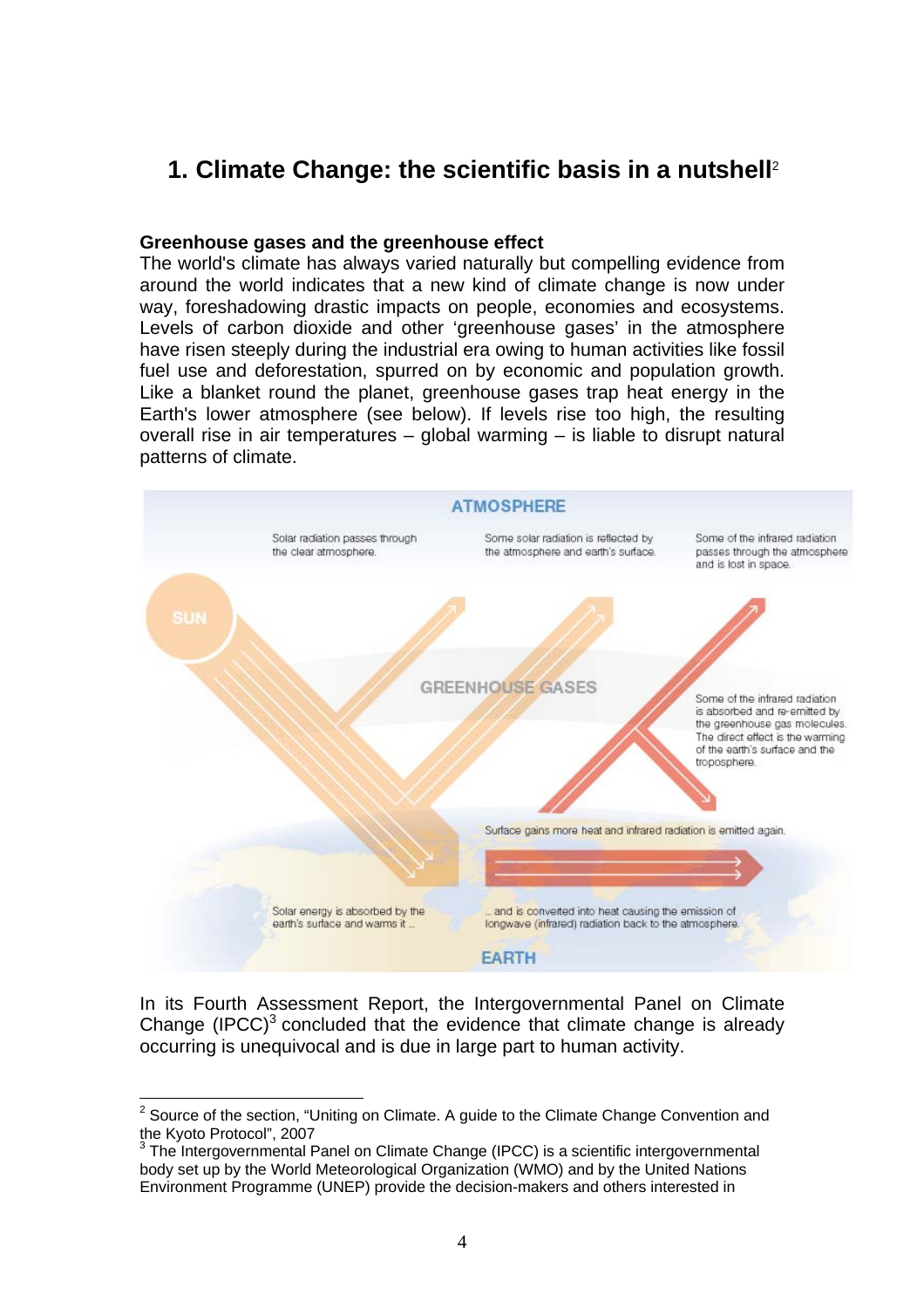The IPCC says the world faces an average temperature rise of around 3°C this century if greenhouse gas emissions continue to rise at their current pace and are allowed to double from their pre-industrial level. The impacts of this climate change, particularly temperature increases, are already being witnessed on natural and human systems around the world and are very likely to increase.



The provisions of the United Nations Framework Convention on Climate Change (UNFCCC) concern all greenhouse gases not covered by the 1987 Montreal Protocol<sup>4</sup>. Reduction targets under the Kyoto Protocol, however, concern only the following six:

- Carbon dioxide  $(CO<sub>2</sub>)$
- Methane  $(CH_4)$

 $\overline{a}$ 

- Nitrous oxide  $(N_2O)$
- Hydrofluorocarbons (HFCs)
- Perfluorocarbons (PFCs)
- Sulphur hexafluoride  $(SF_6)$

The first three are estimated to account for 50, 18 and 6 per cent, respectively, of the overall global warming effect arising from human activities. Although these gases are naturally occurring, their emissions have increased dramatically over the past two centuries due to human activities.  $CO<sub>2</sub>$  is produced in large quantities from the consumption of energy from burning fossil fuels, and deforestation.  $CH_4$  and  $N_2O$  emissions are produced mainly from agricultural activities. The HFCs and PFCs are used as replacements for

climate change with an objective source of information about climate change. http://www.ipcc.ch/

<sup>&</sup>lt;sup>4</sup> Protocol to the United Nations Convention on Protection of the Ozone Layer http://ozone.unep.org/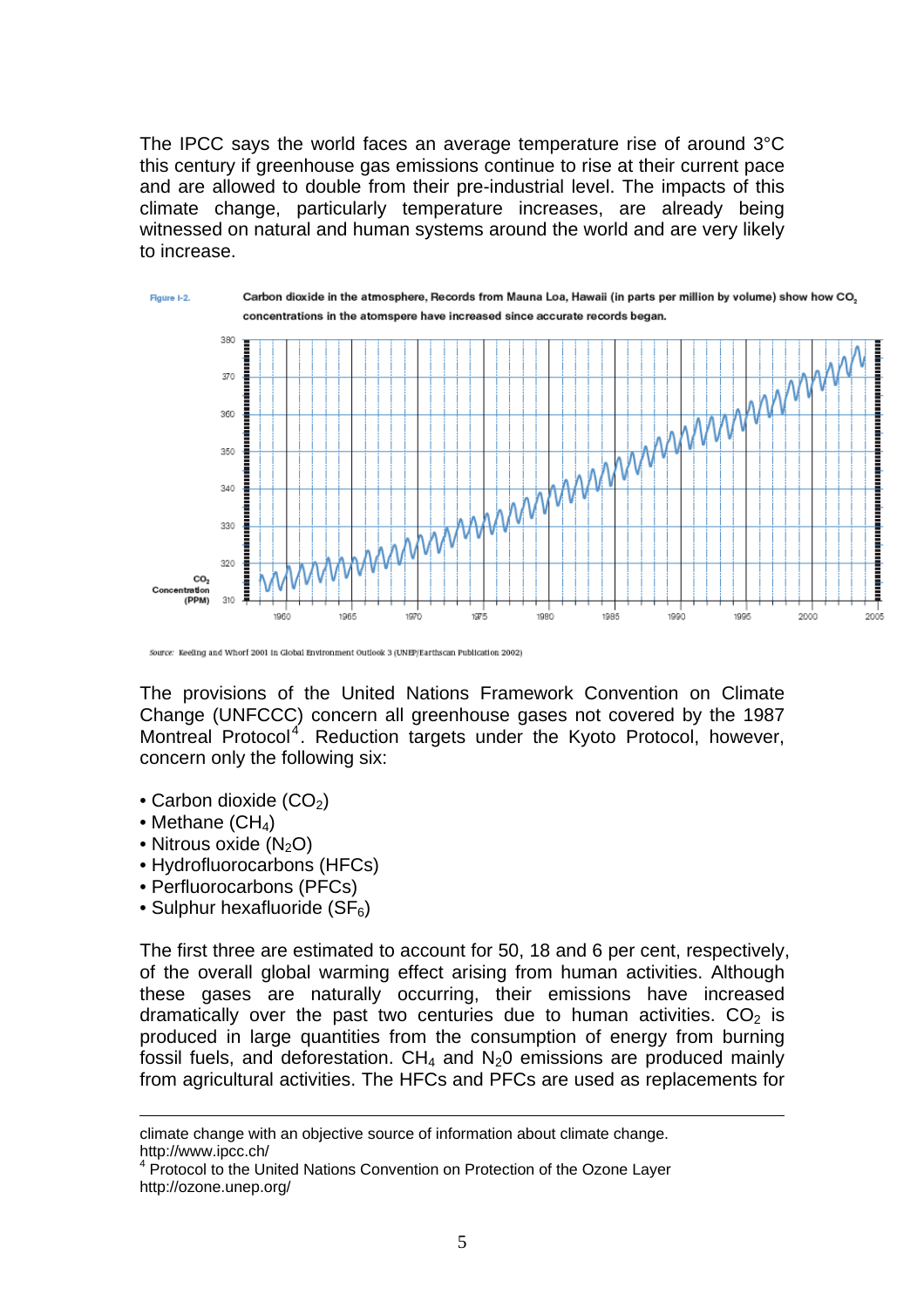ozone-depleting substances such as chlorofluorocarbons (CFCs) currently being phased out under the Montreal Protocol.  $SF<sub>6</sub>$  is used in some industrial processes and in electric equipment.

## **Evidence of Climate Change**<sup>5</sup>

Warming follows emissions with a long time lag due to buffering by the oceans and because some GHG are long lived. The world will experience further climate change even if emissions stop today, albeit to a much lesser extent than otherwise. Adaptation to climate change in an effort to buffer its negative impacts is therefore inevitable.

Most impacts in the short to medium term will neither come from rising mean temperatures nor from rising sea levels, but rather from increased variability of weather and more frequent and extreme events like storms, droughts, floods and heat-waves.

## **More extreme weather**

 Numerous long-term changes in the climate have been observed, including extreme weather such as droughts, heavy precipitation, heat waves and the intensity of tropical cyclones.

Trends towards more powerful storms and hotter, longer dry periods have been observed. Warmer temperatures mean greater evaporation, and a warmer atmosphere is able to hold more moisture -- hence there is more water aloft that can fall as precipitation. Similarly, dry regions are apt to lose still more moisture if the weather is hotter; this exacerbates droughts and desertification.

The frequency of heavy precipitation events has increased over most land areas. Significantly increased precipitation has been observed in eastern parts of North and South America, northern Europe and northern and central Asia. There is also observational evidence for an increase of intense tropical cyclone activity in the North Atlantic since about 1970.

Drying has also been observed over large regions, i.e. the Sahel, the Mediterranean, southern Africa and parts of southern Asia. In Africa's large water catchment basins of Niger, Lake Chad, and Senegal, total available water has decreased by 40 to 60 per cent, and desertification has been worsened by lower average annual rainfall, runoff, and soil moisture, especially in southern, northern, and western Africa.

## **The decline of winter**

 $\overline{a}$ 

Average Arctic temperatures increased at almost twice the global rate in the past 100 years. Temperatures at the top of the permafrost layer have generally increased since the 1980s by up to 3°C. In the Russian Arctic,

<sup>&</sup>lt;sup>5</sup> Source of the section: "Uniting on Climate. A guide to the Climate Change Convention and the Kyoto Protocol", 2007 and "Decent Work for Sustainable Development- The Challenge of Climate Change", ILO Document for discussion in the Working Party on the Social Dimension of Globalization, ILO Governing Body 2007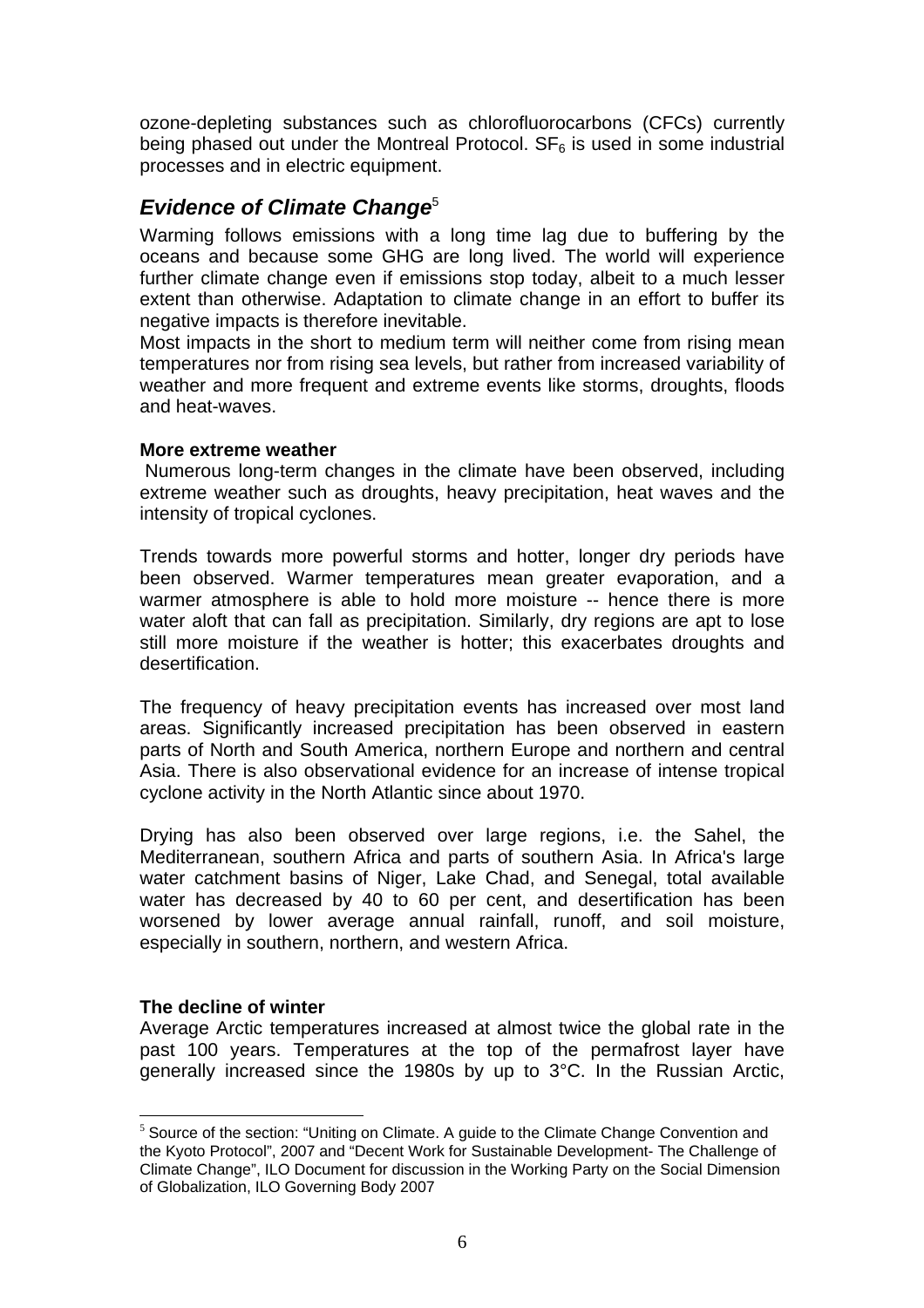buildings are collapsing because permafrost under their foundations has melted.

Snow cover has declined by some 10 per cent in the mid- and high latitudes of the Northern Hemisphere since the late 1960s. Mountain glaciers and snow cover have declined in both hemispheres and widespread decreases in glaciers and ice caps have contributed to sea level rise. New data evaluated by the IPCC shows that losses from the ice sheets of Greenland and Antarctica have very likely contributed to sea level rise from 1993 to 2003. The average global sea level rose at an average rate of 1.8 mm per year between 1961 and 2003, but between 1993 and 2003 it rose by 3.1 mm per year. The latest scientific findings on this issue show that changes in the polar ice sheets could raise sea levels by a metre or more by 2100. The implications could be severe since ten per cent of the world's population about 600 million people - live in vulnerable areas.

Almost all mountain glaciers in non-polar regions retreated during the 20th century. The overall volume of glaciers in Switzerland has decreased by twothirds.

## **Shifts in the natural world**

Scientists have observed climate-induced changes in at least 420 physical processes and biological species or communities.

In the Alps, some plant species have been migrating upward by one to four meters per decade, and some plants previously found only on mountaintops have disappeared.

Across Europe, the growing season in controlled, mixed-species gardens lengthened by 10.8 days from 1959 to 1993. Butterflies, dragonflies, moths, beetles, and other insects are now living at higher latitudes and altitudes, where previously it was too cold to survive.

## *Impacts of climate change on regions and economic sectors*

Developing countries have historically contributed least to emissions causing climate change but stand to suffer most because they are the most vulnerable and least able to adapt, particularly populated areas like the Asian megadeltas, small island States, and Sub-Saharan Africa.

The economic sectors most dependent on the weather, such as agriculture and tourism, are likely to be most affected along with settlements and industry located in coastal and river flood plains as well as other areas prone to storms. By the middle of the century, freshwater shortages for more than 1 billion people in Asia are to be expected. Negative impacts on agriculture are already observed, particularly in Africa, where production will be severely compromised if emissions continue unabated.

In the medium to long term, projected climate change from current trends will lead to serious disruption of economic and social activity in many sectors on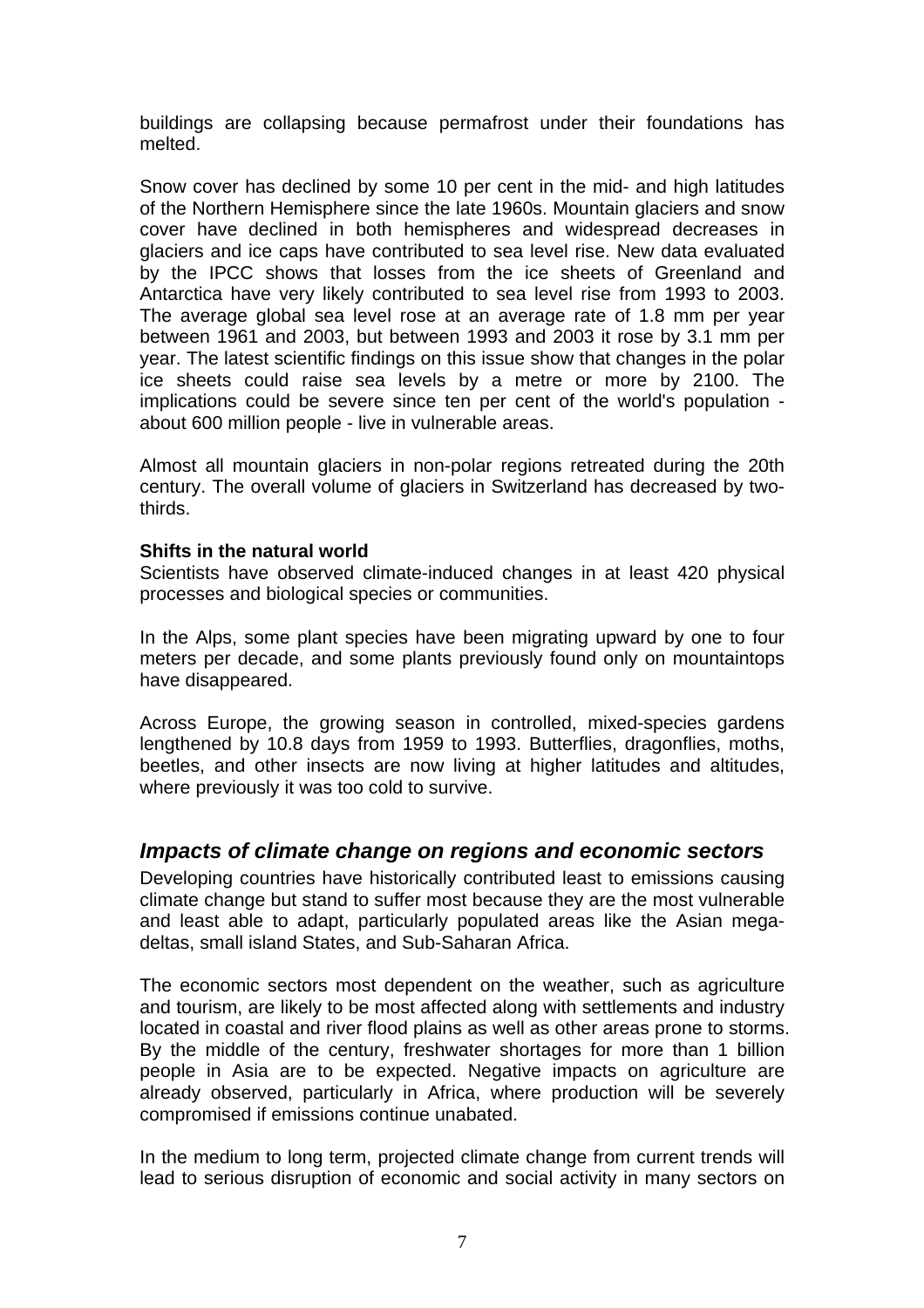all continents. The technical and economic potential to reduce emissions to levels of climate change considered tolerable exist. Mitigation, i.e. measures to reduce emissions or remove GHG from the atmosphere are both necessary and cheaper than inaction according to the IPCC and the Stern Review<sup>6</sup>.

#### **Emission trends and pathways to avert dangerous climate change**

Global emissions of greenhouse gases have continued to rise during the last decade. In 2004 total emissions were 49 Gigatons<sup>7</sup> of CO<sub>2</sub> eq, up from 39.4Gt in 1990 (the reference year for the Kyoto Protocol). As a result, the concentration of CO2 in the atmosphere has risen faster in the last decade than at any time since continuous measurement began in 1960. If current trends were to continue, global temperatures can be expected to rise by a further 4-6 degrees Celsius by the end of the century, which would cause enormous damage.

Scientific scenarios show that deep and early cuts in emissions are essential to limit global warming to what are deemed manageable levels. The technology to achieve drastic cuts is available.

#### **Mitigation: the potential to reduce greenhouse gas emissions**

The total mitigation potential of existing technology is estimated at 16–30 Giga tonnes  $CO<sub>2</sub>$ , enough to offset the projected increases in emissions and reduce concentrations of GHG below current levels. Mitigation potentials are significant in all sectors in both industrialized and developing countries. The highest potentials exist in the building sector, in agriculture and in industry.

The figure below shows the cost curve for greenhouse gas abatement by 2030. It plots the potential size of each reduction measures against the cost of the action. The cost of each reduction measure is shown on the vertical axis (US\$ per ton avoided of greenhouse gas emissions) while the horizontal axis shows the amount of  $CO<sub>2</sub>$  eq. that can be avoided by the measure (gigatons of emissions per year). About 12 Gigatons of emissions reduction could be achieved at negative net cost and would thus actually be profitable. Another 15 Gigatons could be reduced at cost of less than \$20/ton of  $CO<sub>2</sub>$ .

 $^6$  Stern Review: An analysis of the economics of climate change led by Sir Nicholas Stern, the former Chief Economist of the World Bank, known as the "Stern Review". A summary and the full text of the Stern Review are available at http://www.hm-

treasury.gov.uk/independent\_reviews/stern\_review\_economics\_climate\_change /stern\_review\_report.cfm

 $<sup>7</sup>$  1 Gigaton =  $1<sup>9</sup>$  tons = 1 billion tons</sup>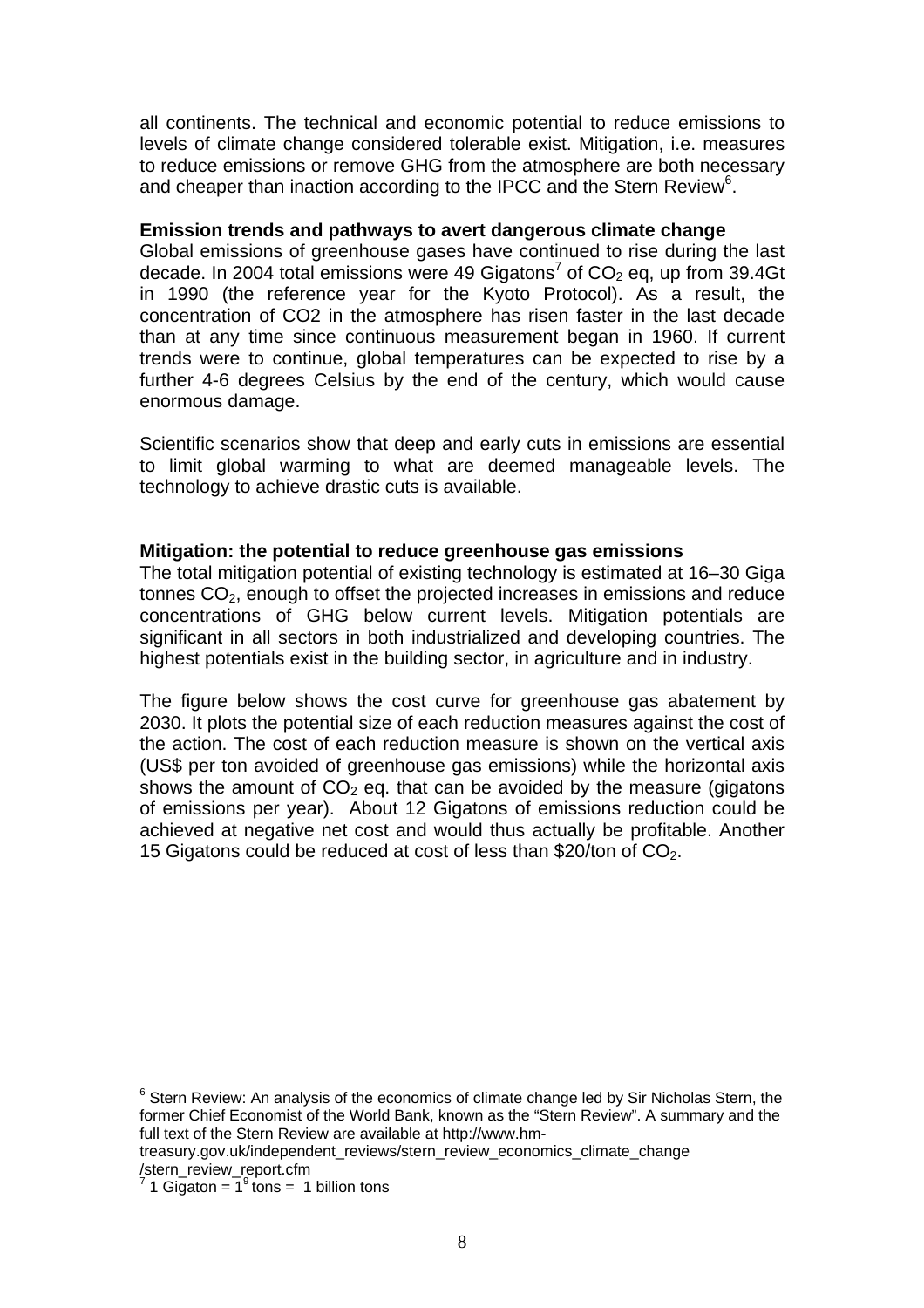**Figure:** Global cost curve for greenhouse gas abatement opportunities beyond business as usual. Greenhouse gas measured in Gigatons of CO<sub>2</sub>equivalent.



Source: McKinsey Global Institute (2008)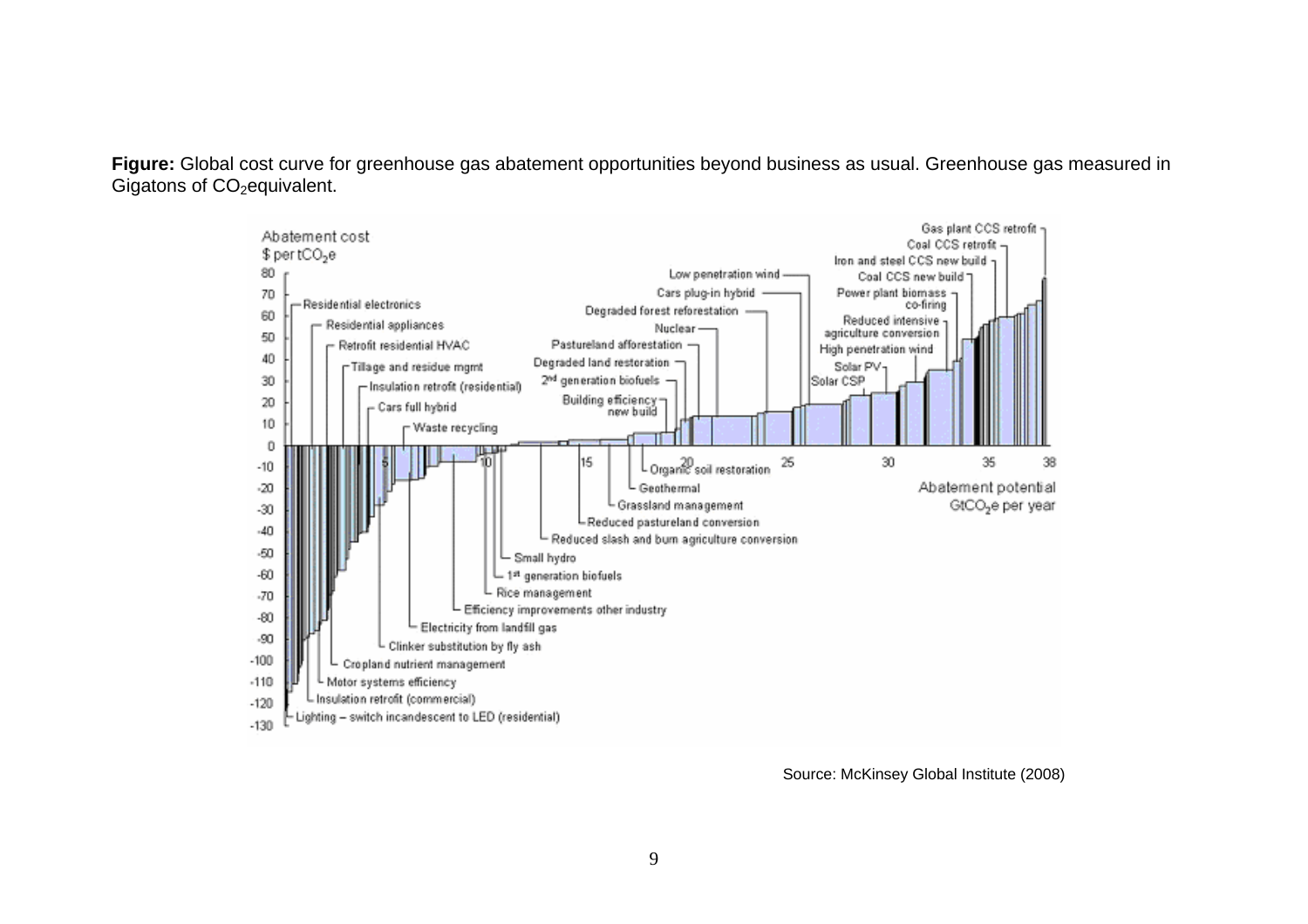## **2. Climate Change and the Word of Work**

Climate change itself, adaptation to it and efforts to arrest it by reducing emissions have far-reaching implications for economic and social development, for production and consumption patterns and therefore for employment, incomes and poverty. These implications harbour both major risks and opportunities for decent work in all countries but particularly for the most vulnerable in the least developed and small island States.

## **Direct impacts**

Climate change poses a threat to the achievement of the Millennium Development Goals (MDGs), including because of its effect on food security. A further MDG-related negative impact is on health which will also affect the workforce, particularly in developing countries. Another weather dependent sector is tourism where employment has been growing fast. In all three, agriculture, tourism and health, women are likely to be affected more than men.

In the absence of new social security systems, more frequent and severe natural disasters are likely to trigger or accelerate migration flows and could increase existing political tensions and instability. The response to such crises could help to make local societies more resilient if it aimed at adapting livelihoods rather than short-term disaster relief to return to the original situation.

## **Adaptation to climate change**

Major investments in adaptation could offer significant employment and income opportunities in areas such as extending coastal defences, reinforcing buildings and infrastructure, water management and harvesting. Adaptation will require the transfer of numerous new technologies on a large scale. It will also involve the relocation of exposed settlements and industry. Adaptation in agriculture could have positive or negative impacts on employment and income depending on the labour inputs of new crops and farming practices and their compatibility with smallholder farming.

## **Mitigation of climate change**

Energy efficiency gains have historically been one of the biggest contributors to reductions in emissions. They will require the transfer and deployment of new technology. Much of the capital stock of buildings and equipment is long lived and has slow renewal rates. The significant and often low-cost contributions from improvements in existing processes and facilities can only be achieved by the active involvement of managers and workers.

Gains in energy efficiency which do not require major investments will be particularly important for small and medium-sized enterprises. The IPCC emphasizes that these represent the bulk of employment and manufacturing capacity in developing countries. They account for half of the exports of China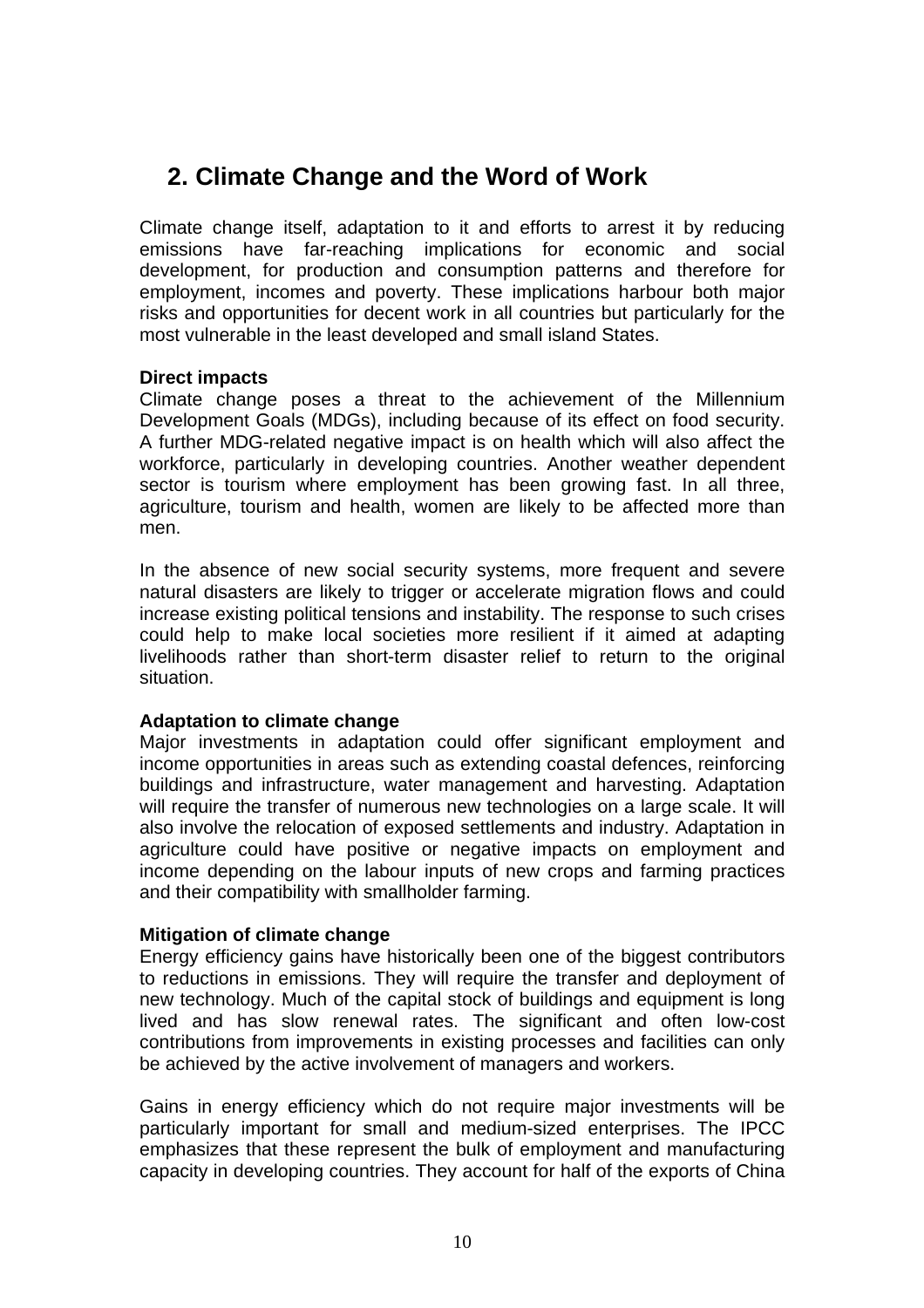for example. Approaches for reducing emissions without endangering competitiveness and employment will be particularly essential.

## **The transition to a greener economy**

Existing studies agree that a transition to a low carbon economy should not be a "job killer" but rather lead to a net increase in employment. This typically small net gain in industrialized countries is, however, the result of major labour market transitions with substantial losses of some jobs more than compensated by increases in others. Most of these transitions are likely to take place within economic sectors such as power generation, energyintensive industries or transport. Outcomes for labour markets and the climate will be best if these transitions are anticipated and managed with the active participation of employers and workers. An example of a tripartite mechanism to facilitate such transitions is the national sectoral round tables for the implementation of the Kyoto commitments in Spain.

All aspects of adaptation and of mitigation require new technical and often also entrepreneurial skills. Increases in energy efficiency and in renewables will be a big part of the equation. The IPCC emphasizes that both have significant potential to create new employment. This would be in "green jobs". Examples of such green jobs include the hundreds of thousands of new employment opportunities created in wind and solar energy production in China and Spain, in the programmes to make existing buildings more energy efficient in Germany and in France as well as in the Brazilian bio-energy and recycling programmes.

In the climate debate employment only features marginally and is regarded as merely a "co-benefit" of mitigation measures. This view overlooks the fact that the benefits for employment and development are vital for making many mitigation measures technically feasible, economically viable and socially acceptable. Even emission reductions that can be achieved at no cost or with a benefit like some 30 per cent of emissions in buildings will not be realized without raising awareness, suitable incentives, investments in human resources and enterprises capable of carrying out the work.

Small-scale renewable energy for decentralized power generation for the 1.6 billion people who do not have access to modern forms of energy at the moment would be a major boost for development and poverty reduction through green jobs.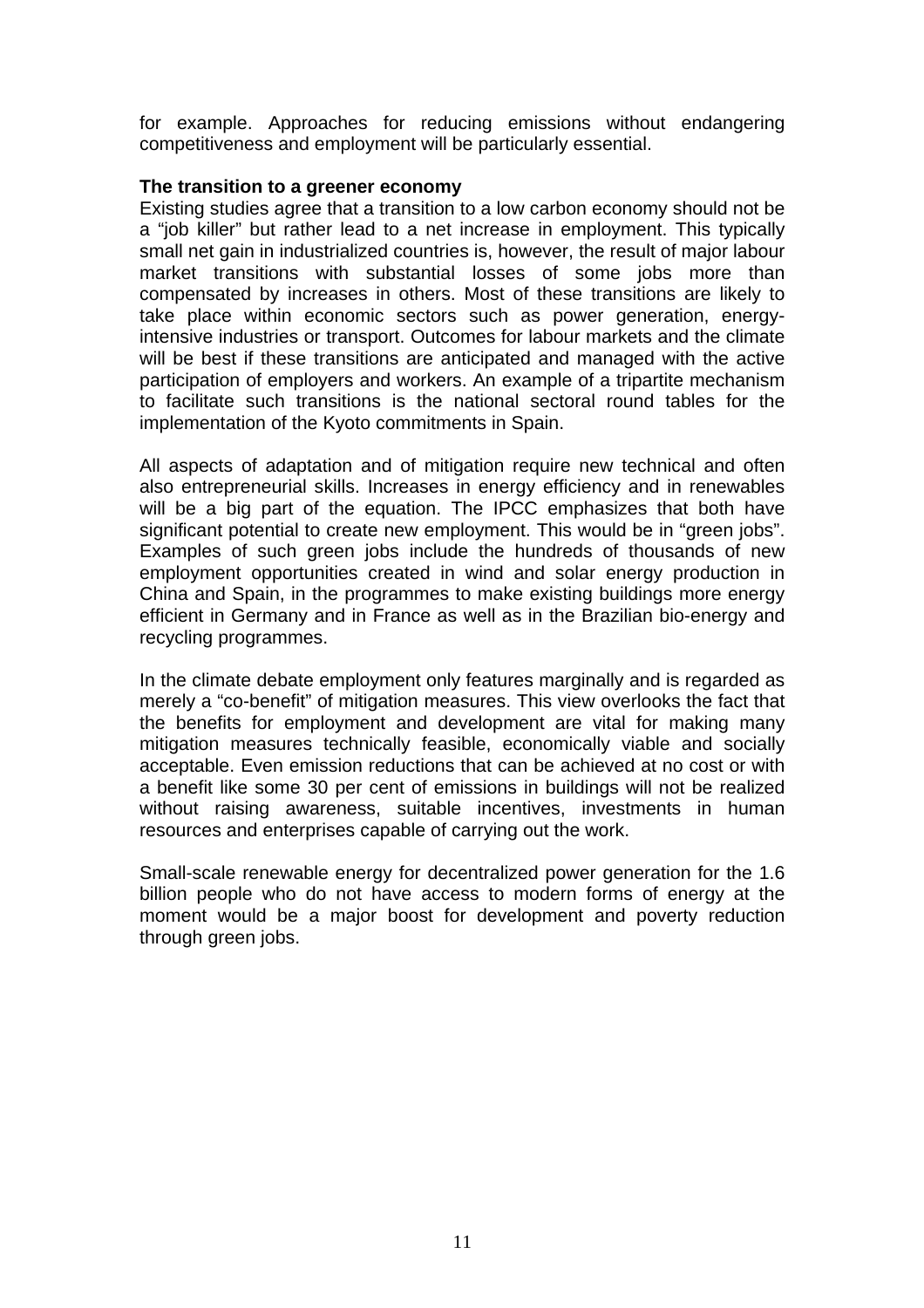## **3. The International Climate regime: The United Nations Framework Convention on Climate Change (UNFCCC)**

## *The Convention*

## **The objective: preventing dangerous interference with the climate system**

Parties met for the first time in February 1991 and adopted the United Nations Framework Convention on Climate Change, in 1992. The ultimate objective of the Convention is to stabilize atmospheric concentrations of greenhouse gases at a level that will prevent dangerous interference with the climate system.

The new Convention was opened for signature at the United Nations Conference on Environment and Development<sup>8</sup> (or Earth Summit) in Rio de Janeiro in June 1992 and entered into force in 1994. The Convention had been joined by 191 States and the European Community. This almost worldwide membership makes the Convention one of the most universally supported of all international environmental agreements.

## **The actors: governments ('parties') and other stakeholders**

Negotiations of previous and future agreements are the exclusive prerogative of the Parties to the Convention. These are national governments and the European Union. They are typically represented by ministries of environment and foreign affairs.

All other stakeholders participate as observers. They include Intergovernmental Organizations such as the United Nations and the UN specialized agencies among which the ILO. The UN has developed a systemwide strategy to support member countries in the negotiations as well as in formulating and implementing policies related to climate change<sup>9</sup>.

Civil society engages very actively with the climate change process through a number of accredited non-governmental observer organizations identified by acronyms:

- ENGOs: Environmental non-governmental organizations
- **BINGOs: Business and industry non-governmental**
- organizations
- **TUNGOs: Trade Union non-governmental organizations**
- RINGOs: Research and Independent Non-governmental **Organisations**

 $\overline{a}$ <sup>8</sup> http://www.un.org/geninfo/bp/enviro.html

<sup>9</sup> http://www.un.org/climatechange/pdfs/Acting%20on%20Climate%20Change.pdf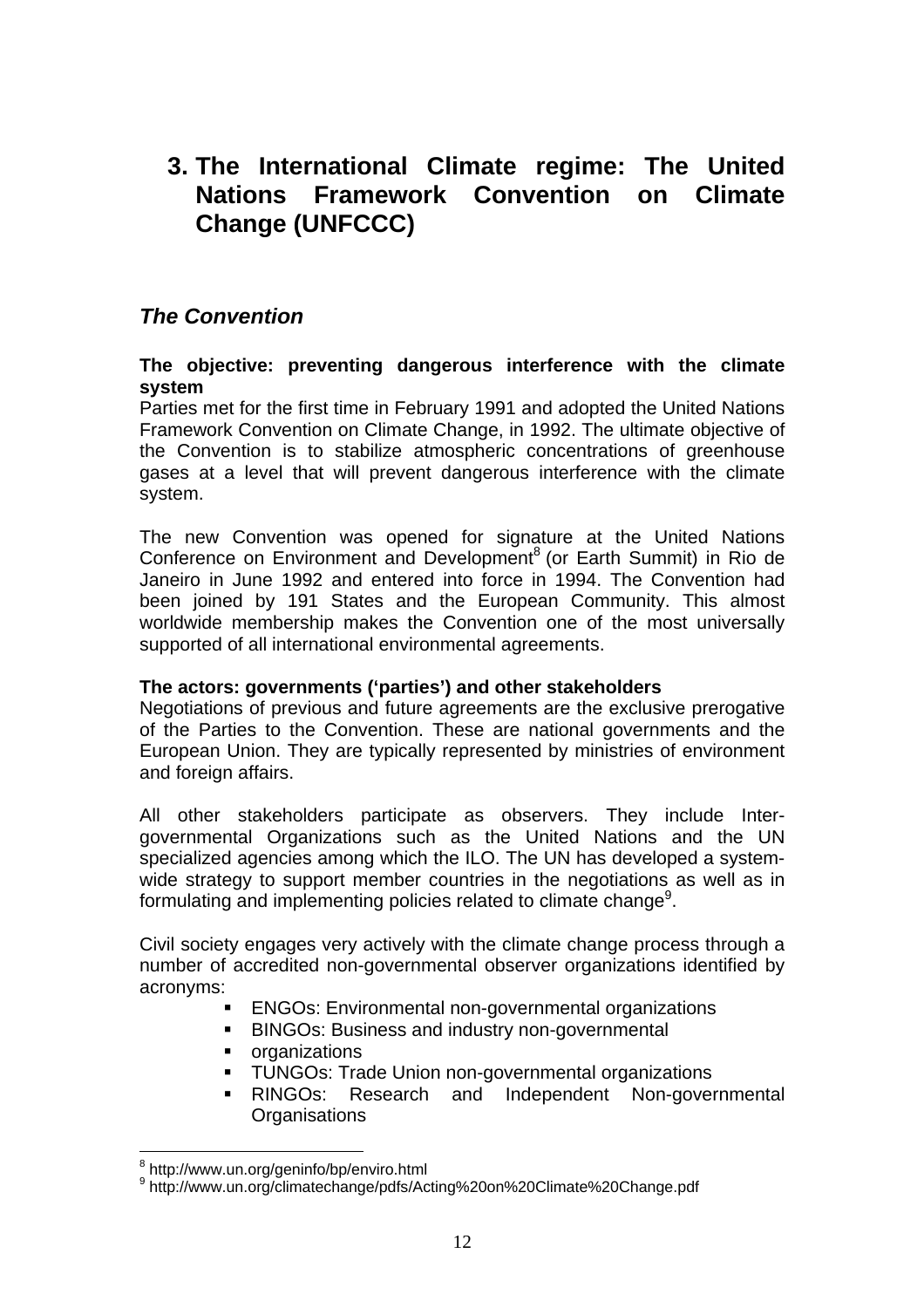- **EXTERMA:** Local government and municipal authorities
- **IPO:** Indigenous peoples organizations

The contribution of observers has been recognized as vital. Observers attend sessions and exchange views with other participants, including negotiators. They provide experience, expertise, research results, information and perspectives which contribute to new insights and approaches for tackling complex problems. Their presence also promotes transparency. As observers, they have the opportunity to express their views on the different negotiation's items during opening and closing sessions. They may be given the floor during other sessions with the consent of the parties if time permits.

## **Three groups of countries under the Convention**

The Convention divides countries into three main groups with differing commitments:

- **Annex I Parties<sup>10</sup>**, which include the industrialized countries member of the OCDE in 1992 and countries with economies in transition. A requirement that affects only these countries is that they had pledged to adopt climate change policies and measures with the aim of reducing their greenhouse gas emissions to 1990 levels by the year 2000 and,
- **Annex II Parties***<sup>11</sup>* consist of the OECD members of Annex I but not countries with economies in transition. They are required to provide financial resources to enable developing countries to undertake emissions reduction activities under the Convention and to help them adapt to adverse effects of climate change. In addition, they have to "take all practicable steps" to promote the development and transfer of environmentally friendly technologies to economies in transition parties and developing countries.
- **Non-Annex I Parties**, which are mostly developing countries. Certain groups of developing countries are recognized by the Convention as being especially vulnerable to the adverse impacts of climate change, including countries with low-lying coastal areas and those prone to desertification and drought. Others (such as countries that rely heavily on income from fossil fuel production and commerce) feel more vulnerable to the potential economic impacts of response measures to climate change which reduce greenhouse gas emissions.

They are subject to general commitments to respond to climate change, the same that Annex I and Annex II Parties. They agree to compile an inventory of their greenhouse gas emissions and submit reports – known as national communications- on actions they are taking to implement the Convention.

 $10^{10}$  See glossary<br> $11$  See glossary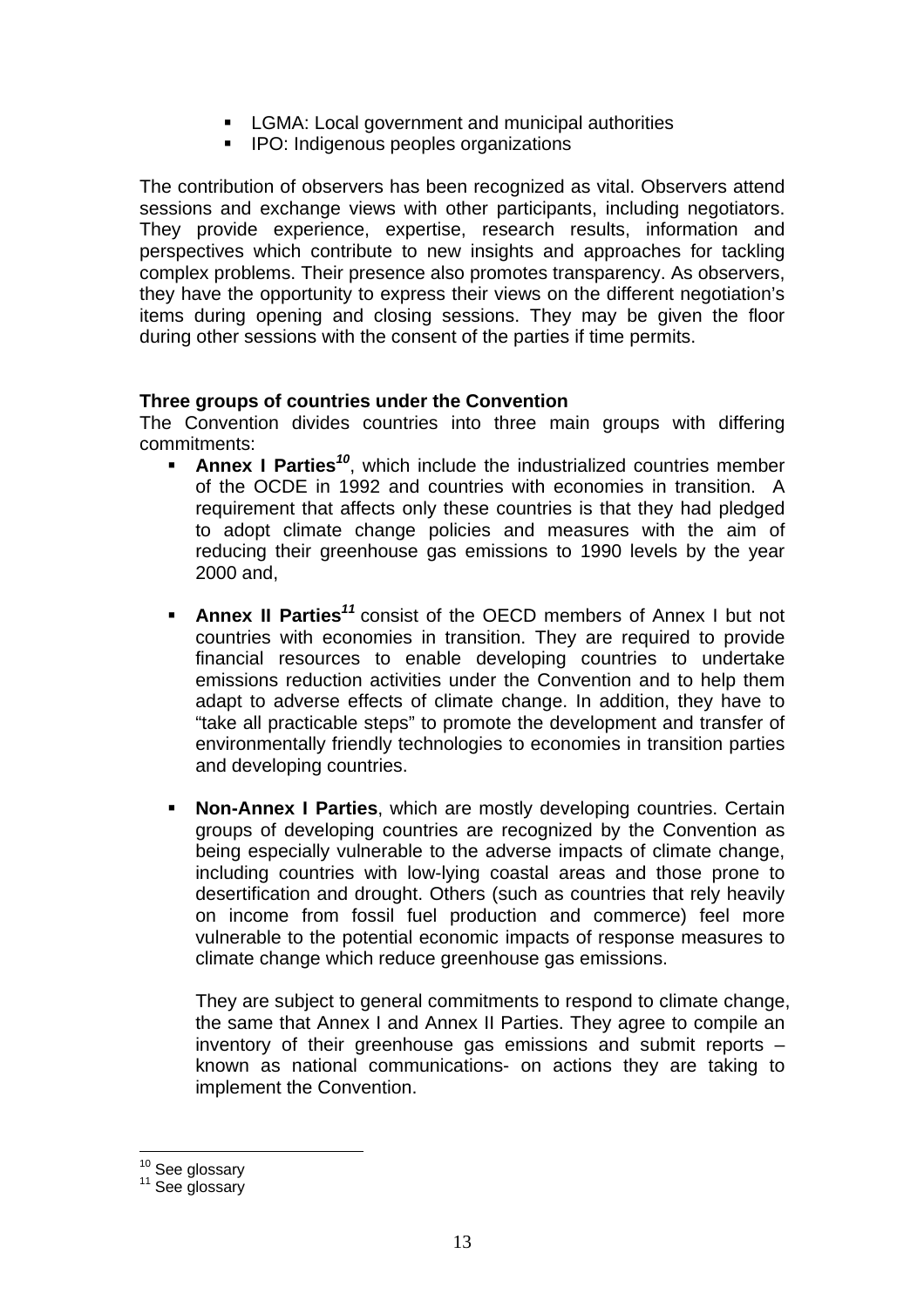## **Reporting on commitments and achievements**

Central to the process is an imperative to share, communicate and respond to information by way of 'national communications'. These reports are compulsory for all countries and provide the means to monitor progress made by Parties in meeting their commitments and in achieving the Convention's ultimate objectives. The Convention emphasizes activities that promise to answer the special needs and concerns of vulnerable countries, such as investment, insurance and technology transfer. The 48 Parties classified as least developed countries (LDCs) by the United Nations are given special consideration under the Convention on account of their limited capacity to respond to climate change and adapt to its adverse effects.

## *The Kyoto Protocol*

 $\overline{a}$ 

## **Binding commitments to reduced emissions**

In December 1997 a substantial extension to the Convention that outlined legally binding commitments to emissions cuts was adopted at the third Conference of Parties (COP3) in Kyoto, Japan. The Kyoto Protocol entered into force on 16 February 2005 $12$ . The most notable elements of the Protocol are its binding commitments on Annex I Parties to limit or reduce greenhouse gas emissions, and its innovative mechanisms to assist these Parties in meeting their emission commitments.

During the so called 'first commitment period' 2008-2012, the developed countries parties to the Kyoto Protocol committed to a reduction of 5.2% of their greenhouse gas emissions compared to 1990 levels. This global target is broken down into specific targets for each country which can be substantially higher or lower than the global (see table below).

The Kyoto Protocol shares the objective of the Convention to stabilize atmospheric concentrations of greenhouse gases at a level that will prevent dangerous interference with the climate system.

The Kyoto Protocol builds upon and enhances many of the commitments already in place under the Convention and require Parties to:

**Annex I Parties:** must undertake domestic policies and measures to reduce GHG emissions and to enhance removals by sinks. In implementing this commitment. Each Annex I Party must strive to minimize any adverse impact of these policies and measures on other Parties, particularly developing country Parties as well as provide additional financial resources to advance the implementation of commitments by developing countries.

 $12$  After at least 55 Parties to the Convention had ratified it, including enough industrialized countries listed in the Convention's Annex I to encompass 55 per cent of that group's carbon dioxide emissions in 1990.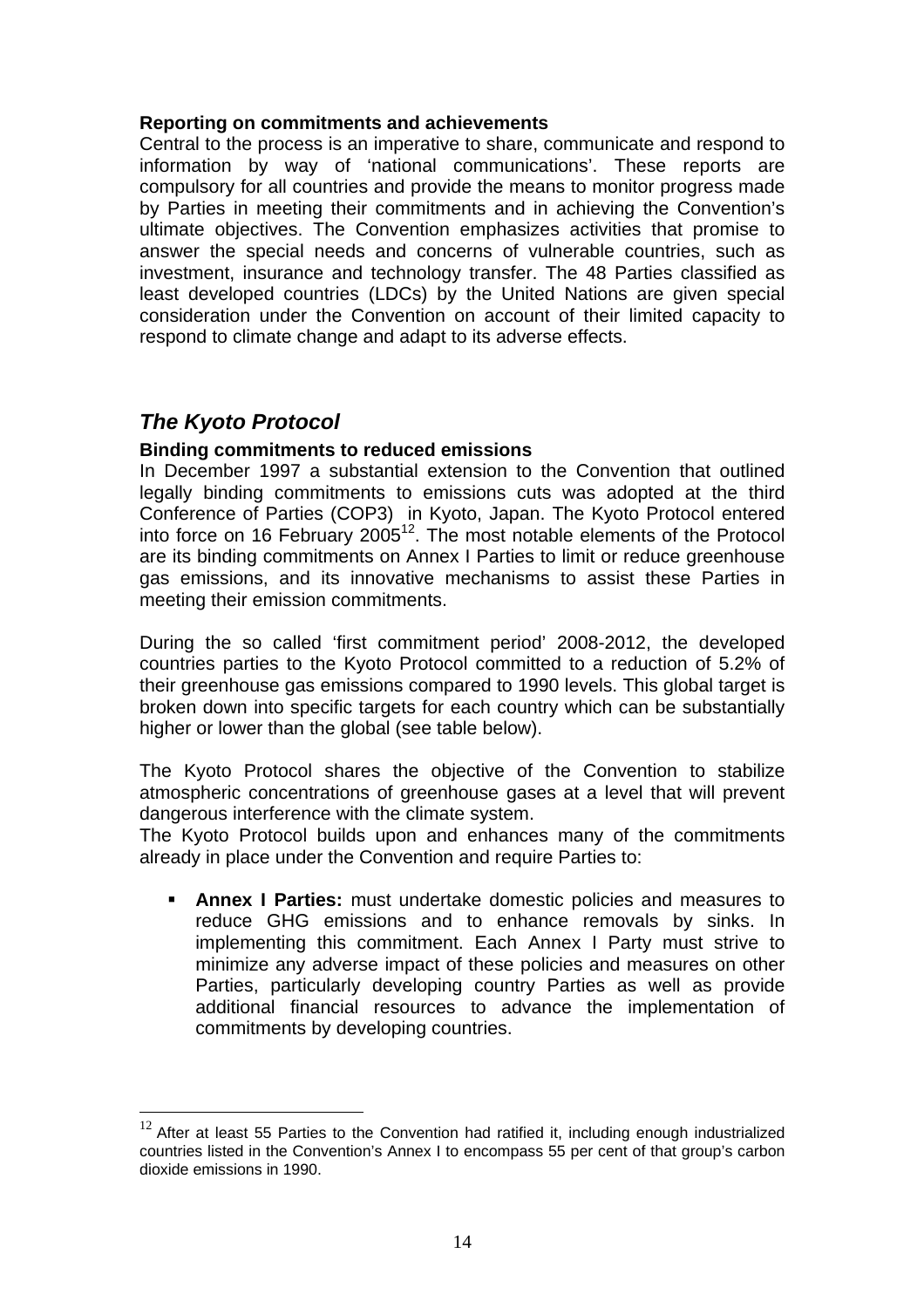- **Both Annex I and non-Annex I Parties must cooperate in the areas of:** 
	- o Development, application and diffusion of climate-friendly technologies;
	- o Research on and systematic observation of the climate system;
	- o Education, training, and public awareness of climate change;
	- o The improvement of methodologies and data for greenhouse gas inventories.

## **Countries included in the Kyoto Protocol and their emissions targets**

| <b>Country</b>                                                                                                                      | <b>Target</b><br>$(1990** - 2008/2012)$ |
|-------------------------------------------------------------------------------------------------------------------------------------|-----------------------------------------|
| EU-15*, Bulgaria, Czech Republic, Estonia, Latvia,<br>Liechtenstein, Lithuania, Monaco, Romania,<br>Slovakia, Slovenia, Switzerland | $-8%$                                   |
| US***                                                                                                                               | $-7%$                                   |
| Canada, Hungary, Japan, Poland                                                                                                      | $-6%$                                   |
| Croatia                                                                                                                             | -5%                                     |
| New Zealand, Russian Federation, Ukraine                                                                                            |                                         |
| Norway                                                                                                                              | $+1%$                                   |
| Australia                                                                                                                           | $+8%$                                   |
| Iceland                                                                                                                             | $+10%$                                  |

The 15 States who were EU members in 1990 will redistribute their targets among themselves, taking advantage of a scheme under the Protocol known as a "bubble", whereby countries have different individual targets, but which combined make an overall target for that group of countries. The EU has already reached agreement on how its targets will be redistributed.

\*\* Some EITs have a baseline other than 1990.

\*\*\* The US has not ratified the Kyoto Protocol.

Note: Although they are listed in the Convention's Annex I, Belarus and Turkey are not included in the Protocol's Annex B as they were not Parties to the Convention when the Protocol was adopted.

Source UNFCCC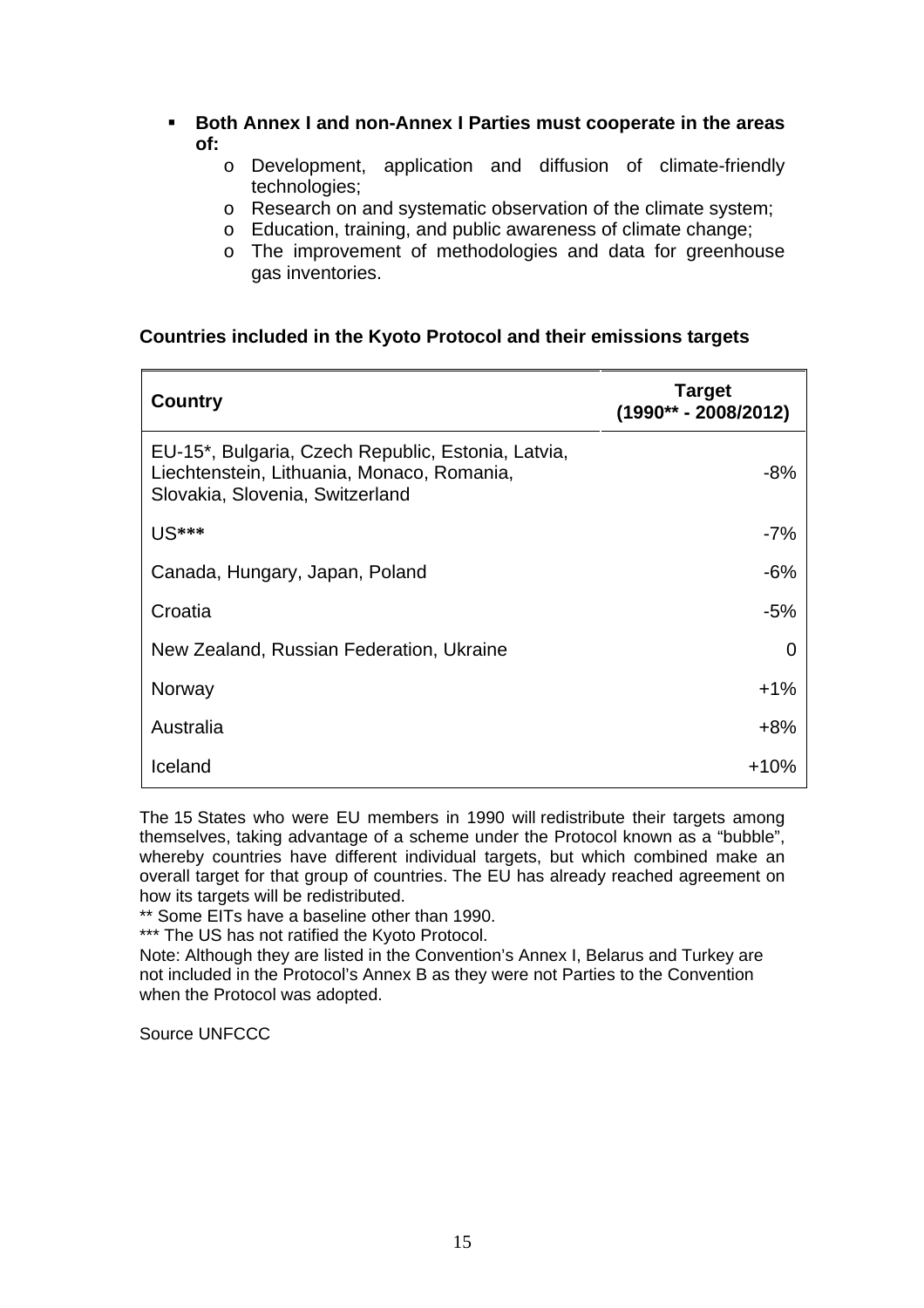## **Innovative mechanisms to achieve targets**

Unlike other multilateral environmental agreements, the Kyoto Protocol allows Annex I Parties to change the level of their allowed emissions over the commitment period through participation in the Kyoto Protocol mechanisms and enhancement of carbon sinks. The three mechanisms are joint implementation, the clean development mechanism and emissions trading  $13$ .

Through these mechanisms, Parties may generate or acquire additional emission allowances, which are then added to the Party's assigned amount. These mechanisms are designed to boost the cost-effectiveness of climate change mitigation by opening ways for Parties to cut emissions, or enhance carbon 'sinks', more cheaply abroad than at home. Although the cost of limiting emissions or expanding removals varies greatly from region to region, the effect for the atmosphere is the same regardless where the action is taken.

The current commitment period under the Kyoto protocol expires in 2012. To sustain the efforts to reduce emissions and to provide a stable framework for carbon markets and investments into infrastructure, particularly for energy and power generation and allowing time for ratification by member countries, a successor agreement needs to be in place by the end of 2009.

<sup>&</sup>lt;sup>13</sup> See glossary for explanation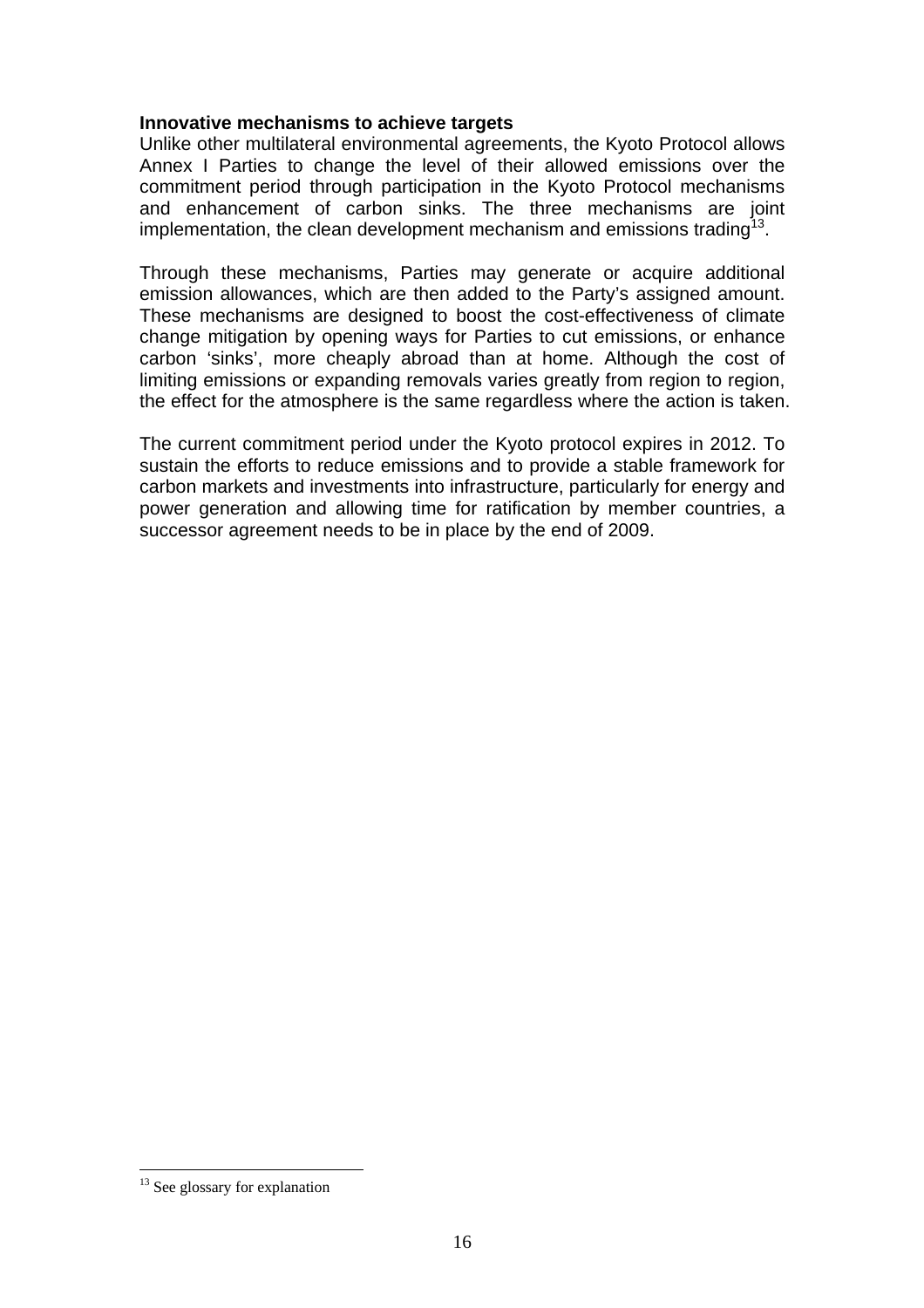## **4. Towards a new climate agreement: the Bali Road Map**

## **From Bali 2007 to Copenhagen 2009**

The Conference of the Parties at its thirteenth session (CoP 13) in Bali, Indonesia, (2007) adopted the Bali Action Plan  $(BAP)^{14}$  and decided to launch "a *comprehensive process to enable the full, effective and sustained implementation of the Convention through long-term cooperative action, now, up and beyond 2012, in order to reach and adopt a decision at its fifteenth session*". The outcome, known as a future agreement, should be presented at COP 15 in Copenhagen in December 2009<sup>15</sup>.

## **Four building blocks and a shared vision for a future agreement**

The Bali Action Plan includes the four building blocks that will be part of the future agreement: enhanced adaptation, enhanced mitigation including emission reduction from deforestation and forest degradation, technology transfer and finance.

The BAP also contains an important paragraph about a *shared vision* for longterm cooperative action which will guide all countries to achieve the ultimate objective of the Convention. Countries have expressed that a statement on a shared vision for long-term cooperative action should communicate their political resolve to achieve their goals for enhanced action on adaptation, mitigation, technology and financing.

#### **What makes the new agreement different from the Kyoto Protocol?**

The new agreement will have two important differences in relation to the Kyoto Protocol:

- It will have been discussed among all countries which are party to the Climate Change Convention, including the USA. The future agreement is to include specific commitments to be fulfilled by all countries following the Principle of common but differentiated responsibilities and capabilities. Moreover, this will be the first time that a global and ambitious agreement is being guided by the findings of the scientific community.
- The new agreement is to provide for much deeper cuts in emissions. As recognized by the Bali Action Plan, the level of greenhouse gas emissions reduction required is much larger than the 5.2% of the Kyoto Protocol. A reduction of emissions by half by 2050 is deemed necessary for GHG concentrations in the atmosphere to remain below

<sup>&</sup>lt;sup>14</sup> http://unfccc.int/resource/docs/2007/cop13/eng/06a01.pdf#page=3

<sup>&</sup>lt;sup>15</sup> COP 13 also decided that the process should be conducted under a Subsidiary Body under the Convention, the so-called Ad Hoc Working Group on Long-term Cooperative Action (AWG-LCA). Countries need on average two years to ratify a new agreement, in this regard and in order to prevent a gap between the KP period (2008-2012) and the new agreement, the accord should be finalized by the end of 2009.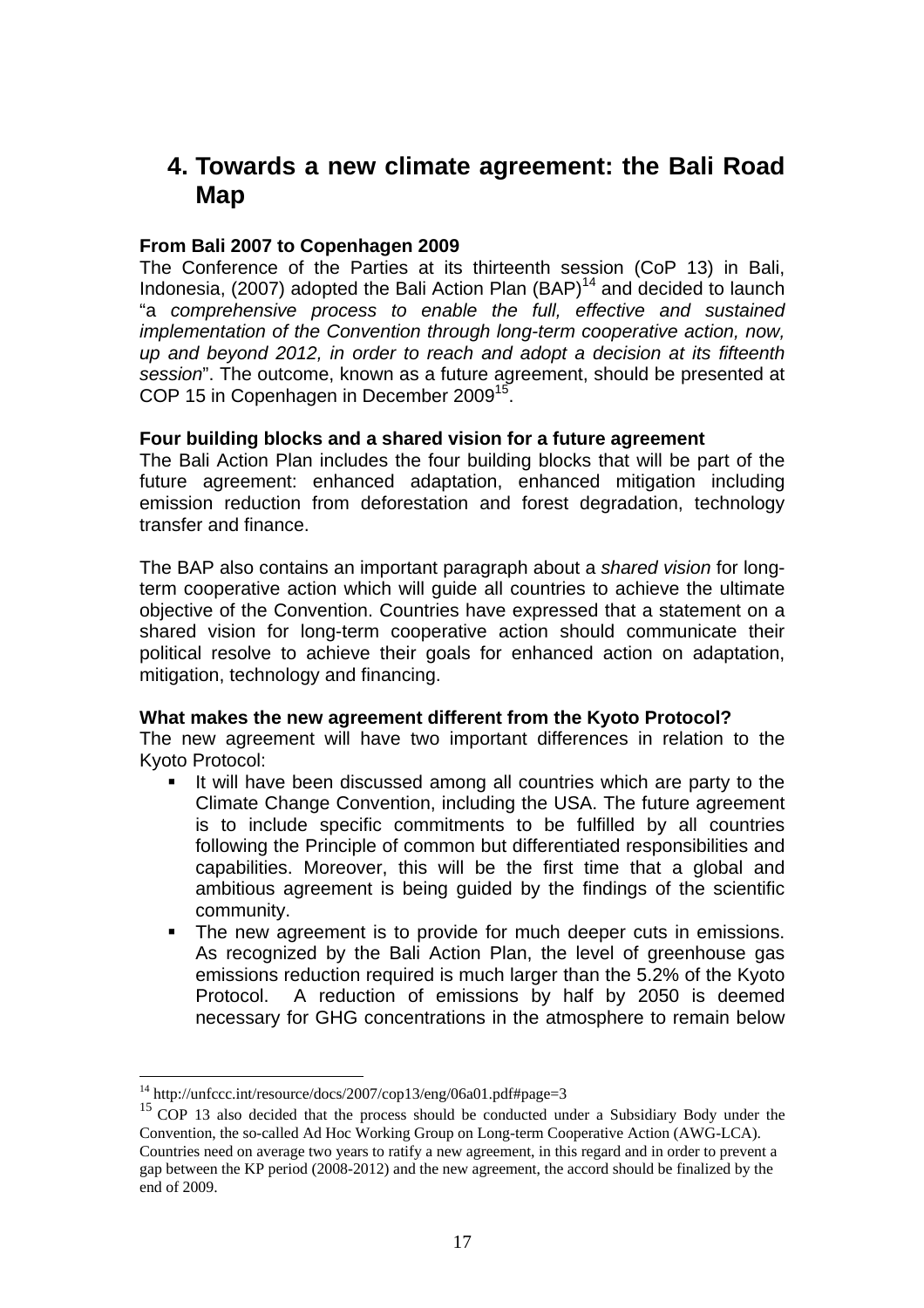450 ppm<sup>16</sup>  $CO_{2eq}$ <sup>17</sup>. It would result in a global warming of 2<sup>o</sup>C on average. This is considered the maximum concentration to avoid a substantial risk of unmanageable consequences and dangerous, possibly irreversible and self-reinforcing climate change. The reduction in emissions would take cuts of the order of 60–80 per cent in industrialized countries and still need 30 per cent lower levels in developing countries.

Stabilization scenarios show that a 450 ppm  $CO<sub>2eq</sub>$  maximum requires global emissions to peak over the next 10–20 years. Making economic growth and development compatible with stabilizing the climate calls for "low carbon economies" worldwide.

<sup>&</sup>lt;sup>16</sup> ppm: parts per million

<sup>&</sup>lt;sup>17</sup> According to the IPCC's Fourth Assessment Report: Pages 39 and 90 of Technical Summary http://www.ipcc.ch/pdf/assessment-report/ar4/wg3/ar4-wg3-ts.pdf and page 776 of Chapter 13 http://www.ipcc.ch/pdf/assessment-report/ar4/wg3/ar4-wg3-chapter13.pdf.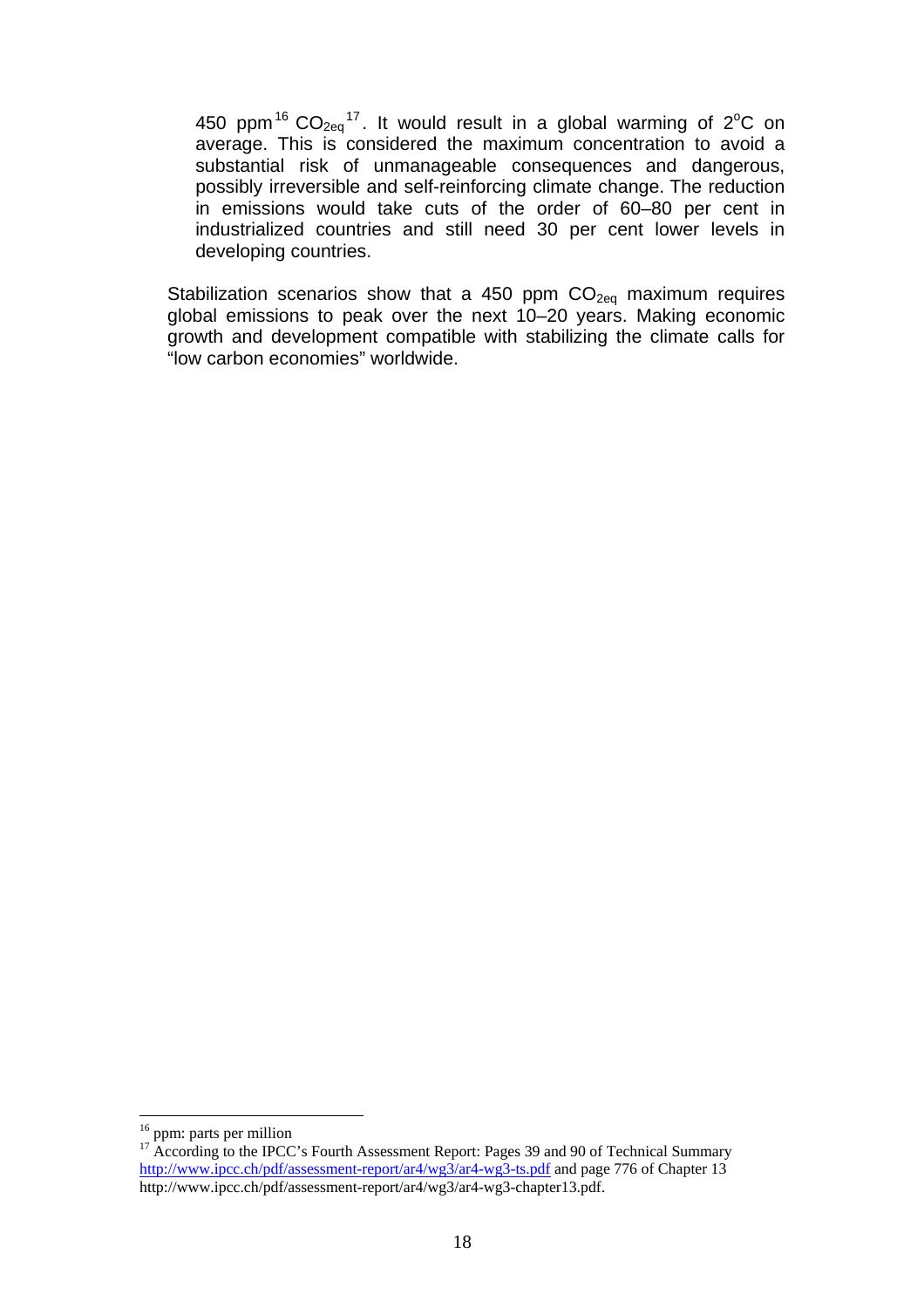## **5. Potential entry points for promoting coherence between social and labour policies and the future climate change agreement**

The following chapter discusses the inter-linkages between social and labour issues and policies, climate change and the new agreement. It draws on the discussions at the Governing Body of the ILO in November 2007 and November 2008.

The relevant linkages are identified with respect to the shared vision and the four building blocks for the future agreement. Elements to be reflected in the future agreement in order to promote policy coherence are captured in a box at the end of each section.

## *A Shared-Vision for long-term Cooperative Action*

## *Broad-based inclusive development and equity*

The new agreement should be guided by the principle of equity. The new agreement should be an opportunity for countries to broaden access to employment and income opportunities created in the transition to low carbon economies, which are also resilient to climate change. The shared vision for long-term cooperative action should therefore provide a global framework for a just transition to a low-carbon, sustainable economy. This just transition framework should enhance the opportunities for development, for poverty reduction, for sustainable enterprises and access to decent work. This requires a strengthening of capacities and coherent policies to seize opportunities arising from mitigation and adaptation while reducing negative impacts in those countries, regions, sectors and social groups facing challenges.

## *Coherent Policies*

In order to minimize the cost and negative impacts and to realize the potential benefits, environmental, economic and social policies and programmes need to be well informed, coherent, broadly supported and able to engage stakeholders -governments, representative of employer's, and workers' organizations- in social dialogue for the design and implementation of policies.

Respect for and protection of human rights, including labour rights, should form an integral part of polices and programmes on measures to adapt or to mitigate climate change.

## *Dialogue*

Dialogue will also be essential for dealing with the downside of reducing emissions of greenhouse gases. Workers and entrepreneurs should be assured that a green environment for society does not mean an unemployment slip for them: re - training, social security schemes, active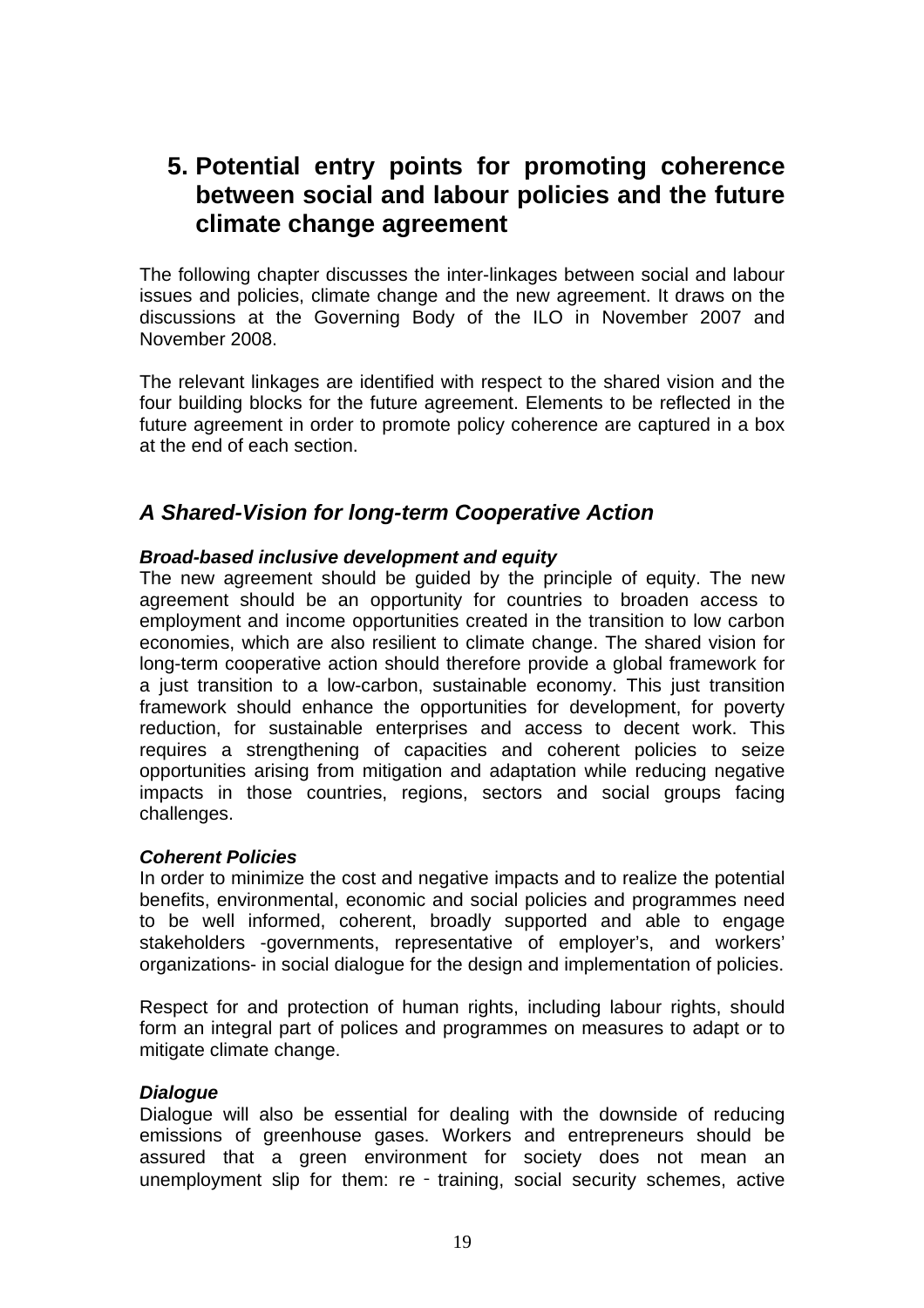labour market policies and programmes to diversify economies need to be put in place to soften the blow for them.

In order to turn the response to climate change into a development opportunity:

- ♦ The future agreement on climate change should include provisions to ensure a just transition to sustainable, low-carbon economies with access to opportunities for decent work and social protection for all whose livelihoods, incomes and employment are affected by the need to adapt to climate change and to reduce emissions to levels that avert dangerous climate change.
- ♦ The new agreement should encourage institutionalized formal involvement of stakeholders, particularly representative of workers' and employers' organizations, through their active participation in its formulation and implementation, in particular for a just transition to a low carbon economy.

## *Enhanced Action on Adaptation*

## *Labour markets and livelihood vulnerability assessments*

Labour market and livelihood vulnerability assessments will provide a good understanding of social, labour market and enterprise risks and vulnerability related to climate change and on the need for adaptation measures. Such a baseline is essential to quantify and qualify the needs for adaptation to climate change as well as to tailor interventions and allow monitoring of adaptation programs.

## *Socio-economic information*

Climate related impacts often disrupt the functioning of local economies. The ability of enterprises to maintain or resume economic activity and people to earn an income will be crucial after a climate impact such as a storm, a flood or a drought. Vulnerability assessments should include socio-economic information on the structure of local economies in exposed parts of countries, including the size and nature of enterprises, main sources of employment and income, critical factors such as respect for human rights, including labour rights, coping strategies, access to credit and social networks.

## *Sectoral adaptation in a Local Economic Development approach*

Embedding adaptation into sectoral and local economic development leads to more integrated and effective adaptation. It provides opportunities to actively engage sectoral and local stakeholders in design and implementation. Targeted training can help potentially affected individuals in sectors at risk to be able to find new activities in other economic sectors and allow households diversifying their sources of income in line with the adaptation strategies.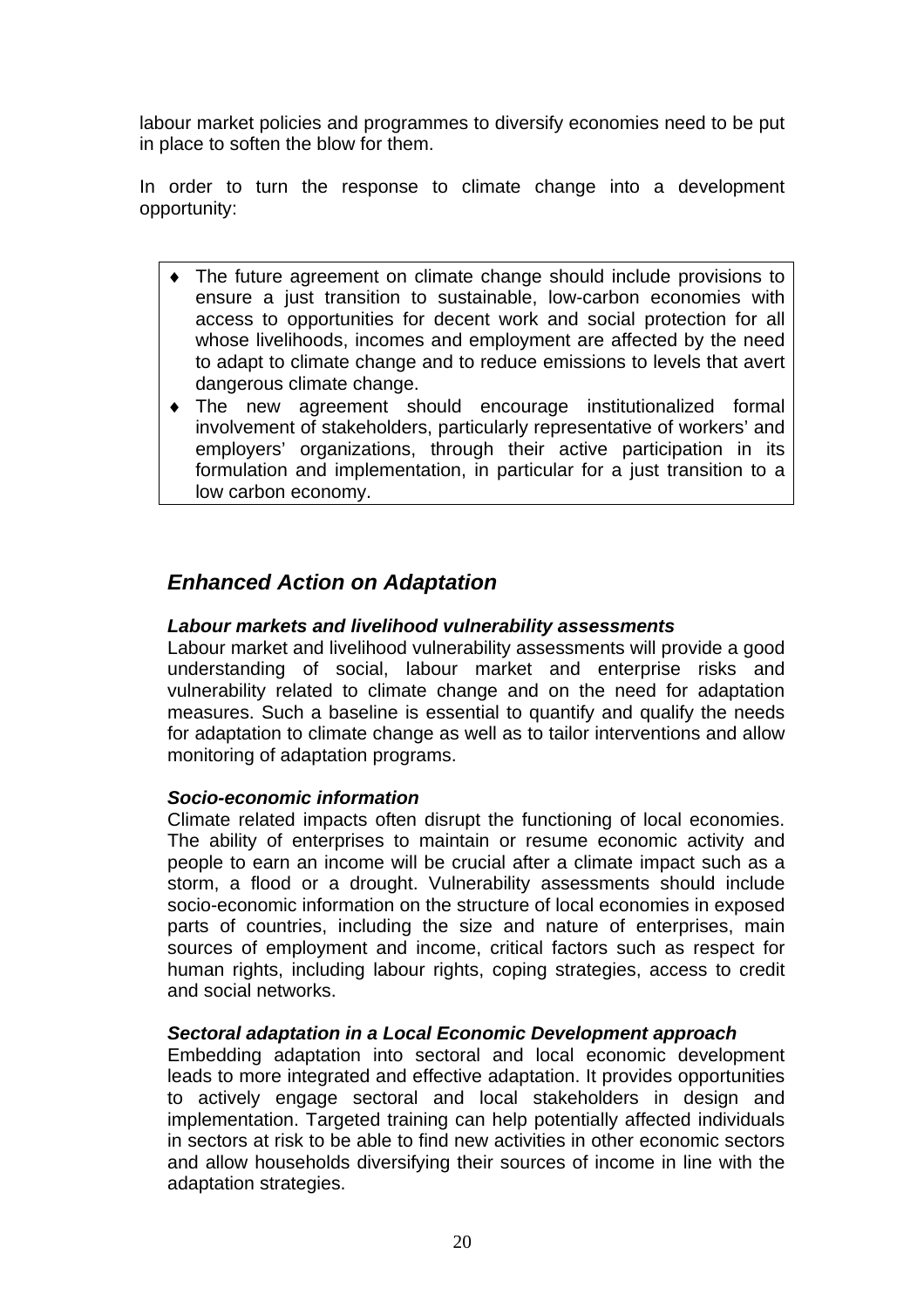## *Building solid enterprises able to adapt to climate change*

An important condition in reinforcing the capacity of an affected local economy to cope with climate change is the existence of a solid fabric of micro and small enterprises, able to adapt to a changing environment and flexible enough to resist shocks. Building and maintaining such a fabric requires:

- ♦ An enabling environment for SMEs and micro-enterprises.
- ♦ Targeting sensitive value chains.
- ♦ Capacity development programs and business development services in order to unleash the potential of local economy to adapt to the changing situation.
- ♦ Building up skills of workers and managers to identify and assess changes, to implement early warning systems, technical skills to improve and adapt technologies to changes and to diversify production.
- ♦ Support to local saving, micro-finance and banking as well as consolidating the local banking system, diffusion of microfinance programmes and developing financial risk-sharing mechanisms.
- ♦ Promotion of public-private partnerships to better engage the local private sector in adaptation to climate change programmes.
- ♦ Embedding of adaptation to climate change in local economic development rather than adaptation as a stand-alone goal and programme.
- ♦ Social dialogue among representatives of workers', employers' organizations and governments at all levels, in an institutionalized manner, to build consensus and enhance efficiency of measures to be taken, should be the base of any adaptation programme.

## *Strengthening and development of social security and safety nets*

Social security and safety nets programmes have proven to be among the most important measures for enhancing economic resilience to climate change. Vulnerable sectors and areas need social protection programmes and safety nets to cushion the immediate impact of climate change, particularly in the informal economy.

## *Strengthening adaptability of individuals through improved skills*

One of the most important measures for enhancing adaptability to climate change is to enhance employability of workers and job seekers through vocational training. Targeted training can help potentially affected individuals in being more flexible in the search for employment and allow households to diversify their sources of income. Targeted support to women and youth has to be considered.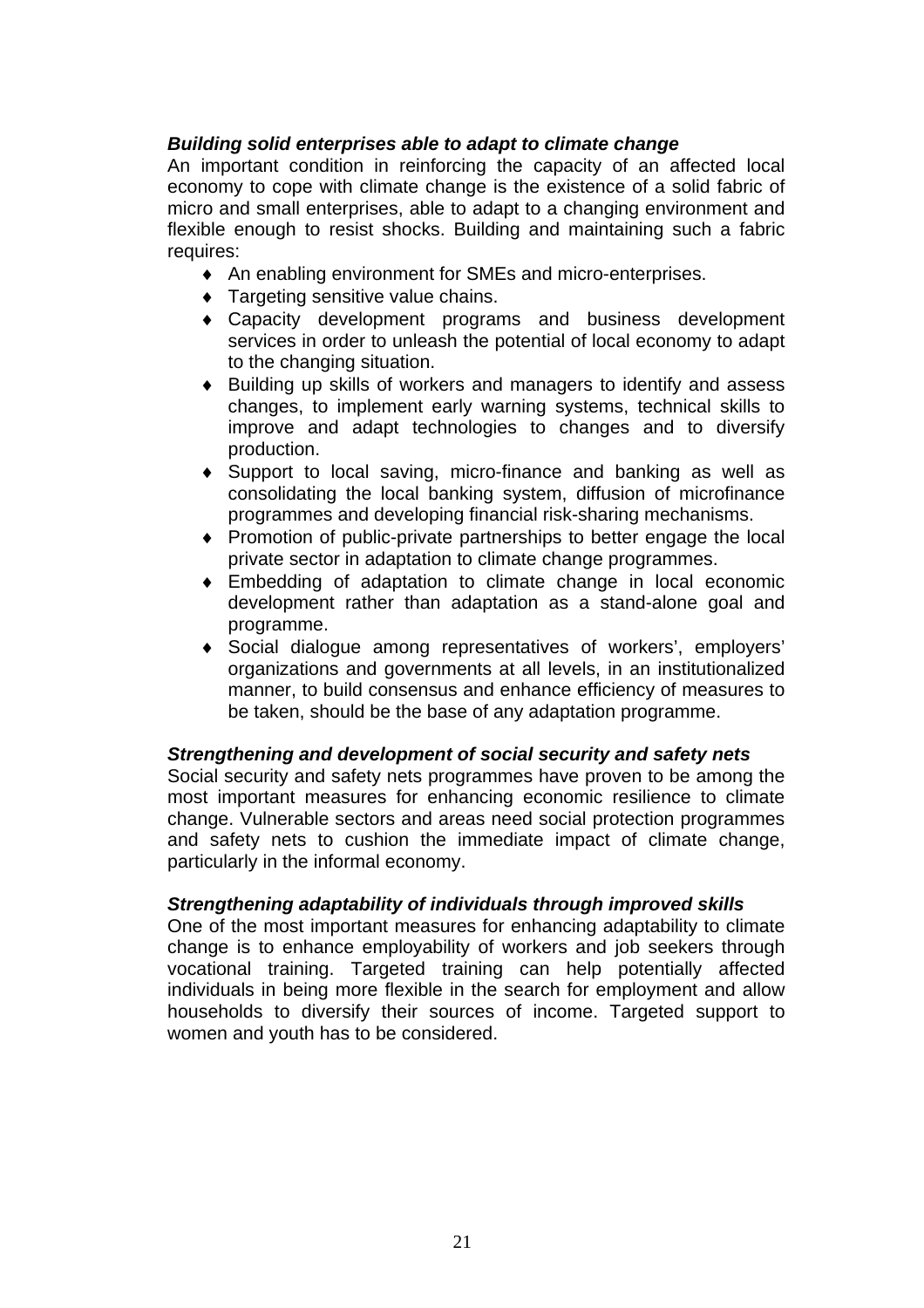In order for adaptation frameworks or programmes to enhance positive social and labour outcomes:

- ♦ Adaptation framework/programme should be based on labour market and livelihood vulnerability assessments, including in the informal economy. These assessments should be the base of the national adaptation plans.
- ♦ Ensuring that adaptation to climate change adequately addresses the need to increase resilience of enterprises and livelihoods and to diversify the economic activity.
- ♦ The adaptation priorities should be undertaken in a holistic and integrative manner and be consistent with current and future development planning while meeting the local needs.
- ♦ Workers and enterprises in highly vulnerable economic activities (rural areas, agriculture, and tourism) and vulnerable areas such as coastal zones and urban slums areas should be considered as particularly vulnerable groups and just transition measures for these populations and regions should be prioritized in the adaptation frameworks/programme. In this regard the national adaptation plans should articulate with relevant national polices including the Decent Work Country Programmes<sup>18</sup>.
- ♦ Strengthening or creation of social security schemes and safety nets in order to reduce vulnerabilities and risks related to climate change events.
- ♦ In order to promote an enabling environment to support adaptation actions all countries should look at flexibility and protection to manage change. Sustainable enterprises<sup>19</sup> and economies must develop the ability to adapt to rapidly changing conditions in the marketplace. In order to support enterprises and their workers (women, men and youth) to cope with such challenges, governments should develop a legal and institutional framework, including labour regulation, social protection, active labour market policies and efficient employment services which also support enterprises' capacity to adapt. Such policies should be developed in full consultation with the social partners. Countries should also promote and facilitate micro-businesses and SMEs to promote diversification of household income sources through vocational and entrepreneurship training as well as active labour market policies.
- ♦ The involvement of social partners –governments, representatives of employers and worker' organizations- by strengthening existing institutions to deal also with adaptation policies, and creating new social dialogue frameworks at international, national and local levels should be part of planning and implementation of adaptation framework/programmes.

<sup>18</sup> http://www.ilo.org/public/english/bureau/program/dwcp/

 $19$  See ILO conclusions concerning the promotion of sustainable enterprises:

http://www.ilo.org/dyn/empent/docs/F836599903/ILC96-VI-2007-06-0147-2-En.pdf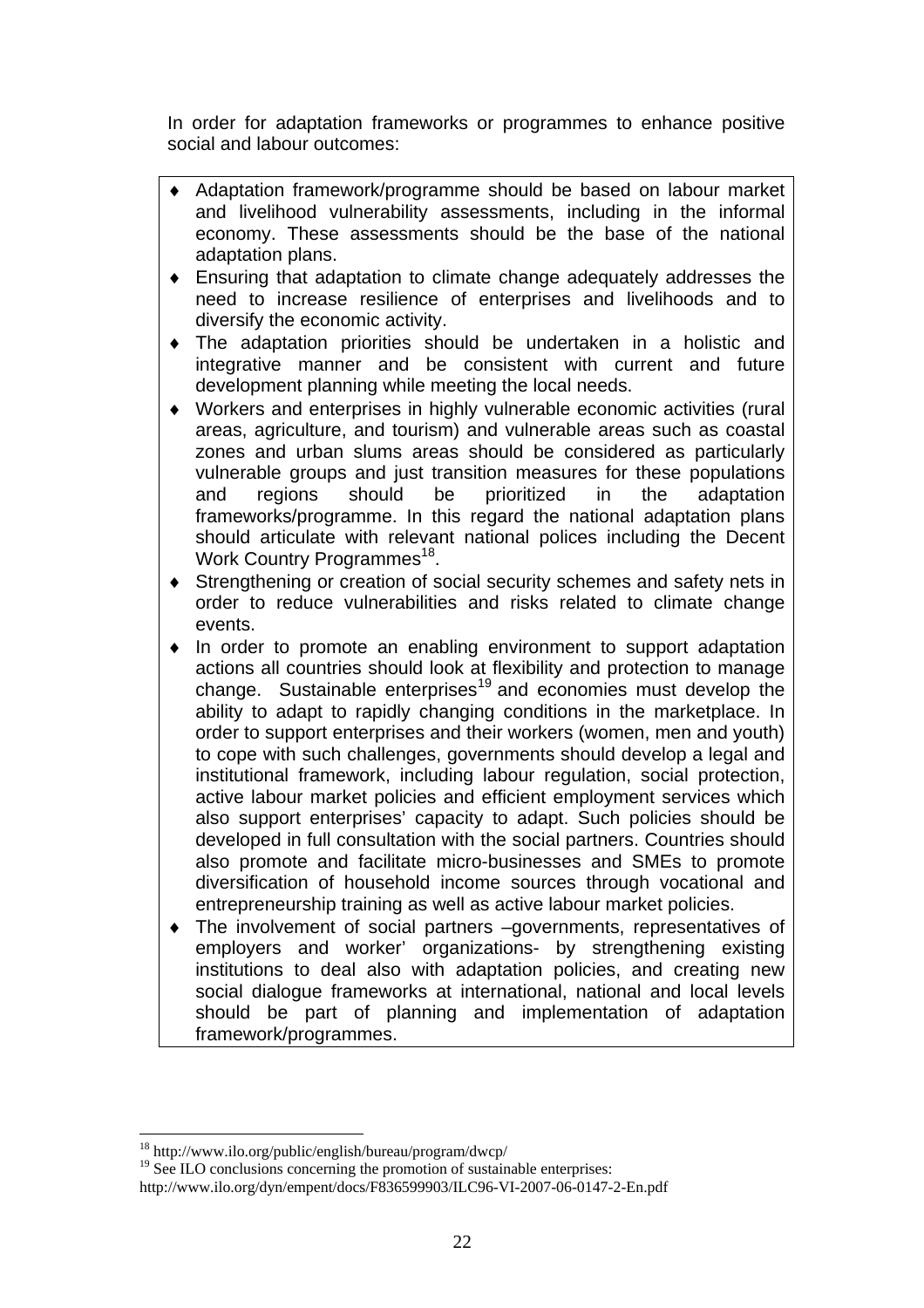## *Enhanced Action on Mitigation by Developed and Developing Countries*

*Assessment of impacts on Labour Markets and Potential for Green Jobs* Mitigation measures can have significant positive as well as negative consequences for enterprises, workers and communities. Adequate ex-ante analysis of impacts on employment, incomes and local development should be conducted to maximize benefits and to anticipate the need for just transitions.

Good analysis of possible labour market impacts is therefore vital for the design of effective policies, including accompanying measures to smoothen the transition. A crucial tool to employ in analysis and policy making is social dialogue among those most affected by these transitions –workers, employers and governments - to work towards fair and efficient policies.

Opportunities and constraints for clean development, however. vary by country, region and sector. Millions of green jobs are already in existence in areas including renewable energy, energy efficiency and recycling; and their numbers are growing fast. While identifiable green jobs look set to be a growing source of employment and clean development into the future, greening of enterprises and redefining many jobs is a major challenge.

## *Employment Benefits of Mitigation Actions*

While the IPCC report has emphasized the significant potential to create new employment through mitigation efforts, generally employment only features marginally in the climate debate as a "co-benefit" of these measures. This view overlooks the fact that the benefits for employment and development are vital for making mitigation measures technically feasible, economically viable, socially acceptable and politically sustainable.

Besides that, much environmental degradation is poverty-driven: reducing poverty through productive decent employment is an important route toward greater environmental sustainability. Economic growth at the expense of environmental quality is unsustainable and self-defeating even in narrow economic cost/benefit terms.

## *Greening enterprises*

Individual enterprises can make a major contribution to reducing both emissions of greenhouse gases and the environmental footprint in general through labour-management initiatives resulting in greener workplaces. Gains are often quickly achieved, at a very low cost and without the need for major capital investment. This potential is barely mobilized.

## *Dialogue and knowledge-sharing on best practices*

Countries could benefit from sharing knowledge and experience on social impact assessment and developing a shared methodology based on best practices. The approach used successfully for adaptation (the Nairobi Work Programme) could be a suitable method in this regard. The dialogue among those responsible for implementing the different policies and measures,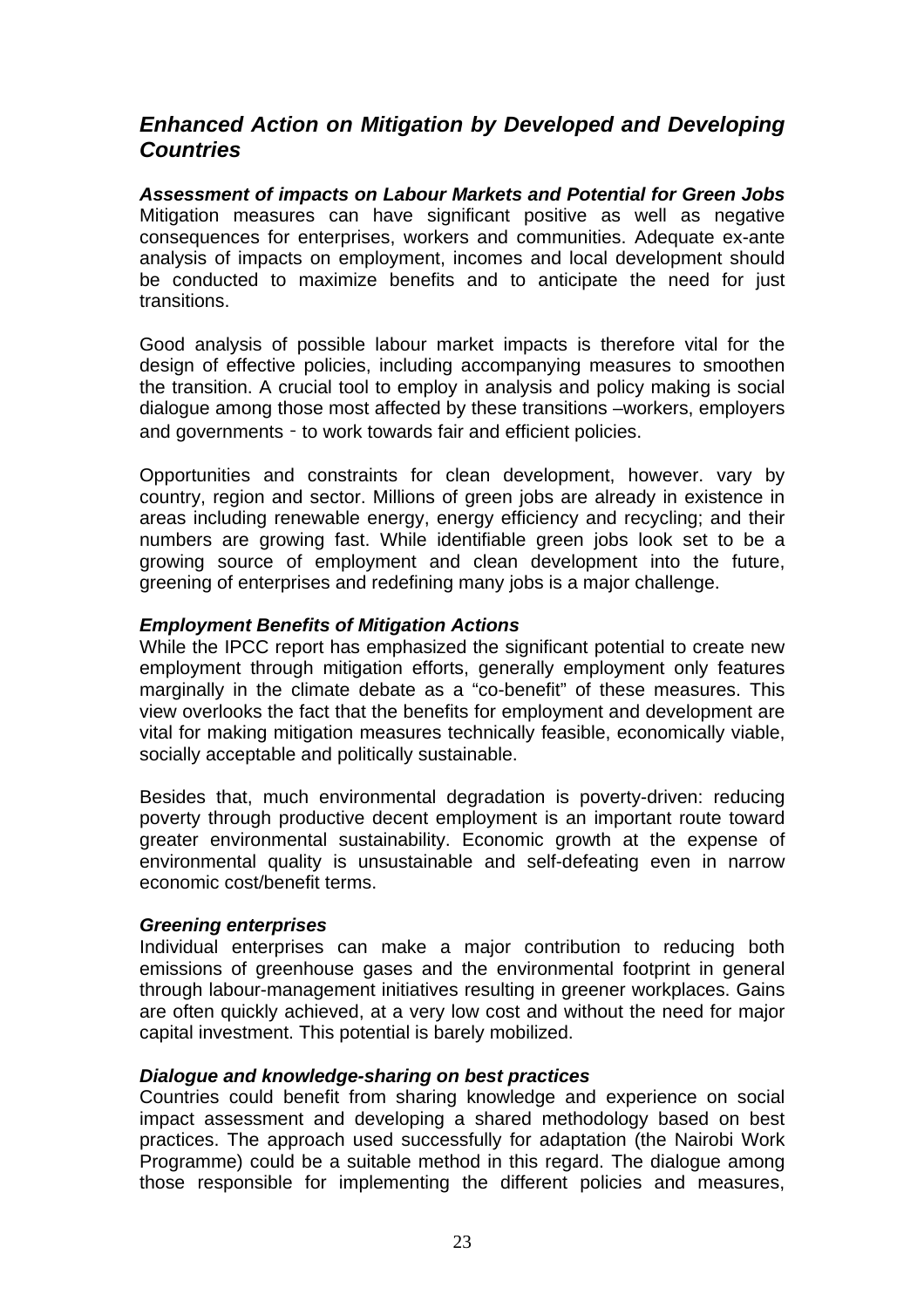government, representative of workers' and enterprises' organizations, is crucial for the success of the climate regime.

## *Skill development and capacity buildings for workers, entrepreneurs and governments*

The success of the whole range of mitigation policies and measures will depend on the capacities of those who need to respond and implement these decisions in enterprises and in society as a whole. An effective response to climate change needs to mobilize millions of entrepreneurs and workers. Skill development among employers and workers as well as capacity building among government and administration services will therefore play a major role in tackling climate change at all levels, national, regional, local and sectoral.

Successfully facing the challenge of climate change and achieving decent work will only be possible with the support of the key actors in the world of work. It will take governments with adequate institutional capacity as well as the current and future labour force skilled in low-carbon technologies and production methods. Finally, enterprises of all sizes need to be well informed about how to shift to a lower emission production while respecting workers' rights and enabling to them to contribute at their workplaces.

## *Active participation of employers and workers' organizations*

Organizations of industry/employers and workers have an in-depth understanding of the technical options, human resource requirements as well as of the economic and social implications of mitigation measures. These stakeholders should actively participate in the design, implementation and monitoring of policies to reduce the cost, enhance the effectiveness, improve health and safety and maximize benefits in terms of employment. Sectoral organizations have an important role in facilitating just transitions for enterprises, workers and communities negatively affected by mitigation policies.

Key elements to effectively address mitigation needs in developed and developing countries and to turn them into an opportunity for decent work include:

#### **Developed countries**

- ♦ In order to assure a just transition to a low-carbon economy and anticipate transition measures, developed Parties should assess the impacts on enterprises and labour markets of their domestic and nondomestic actions, in terms of quantity (new opportunities, and job losses) and quality of employment in line with the ILO Decent Work Agenda $^{20}$ .
- ♦ Recognizing the major role of individual enterprises for reducing greenhouse gas emissions, particularly domestically in developed countries.

<sup>&</sup>lt;sup>20</sup> http://www.ilo.org/global/About\_the\_ILO/Mainpillars/WhatisDecentWork/lang--en/index.htm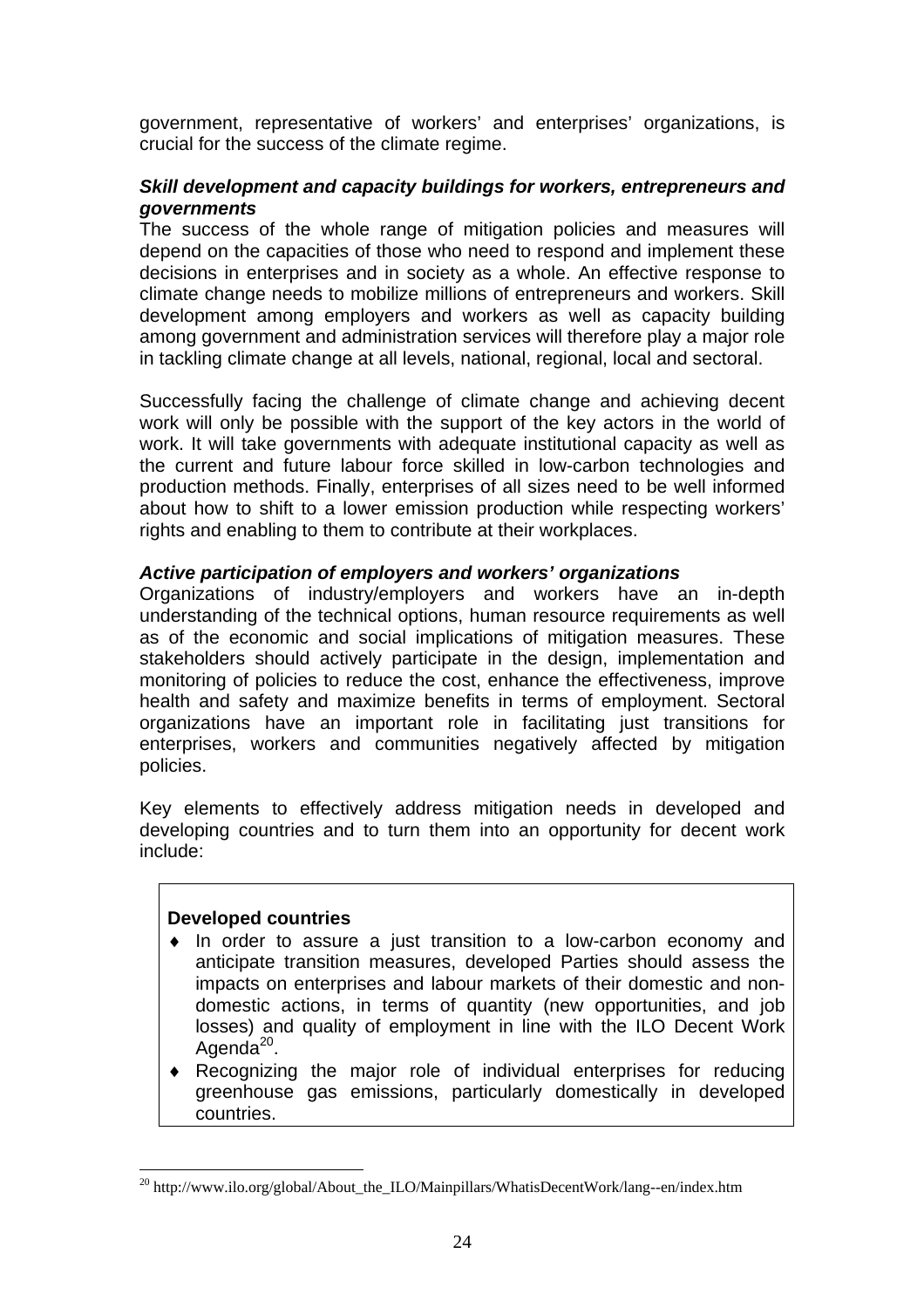♦ A section on labour and employment policies and programmes designed to facilitate the implementation of the mitigation commitments should be integrated in the mitigation plans.

## **Developing Countries**

- ♦ In order to ensure a sustainable development, developing countries should assess the impacts on livelihoods, enterprises and labour markets of their Nationally Appropriate Mitigation Actions (NAMAS), in terms of quantity (new opportunities, and job losses) and quality of employment in line with the ILO Decent Work Agenda.
- ♦ Sustainable development and measures and low-emission development strategies and plans of NAMAS should specifically include the major role of workers and enterprises in their formulation, implementation and achievement.
- ♦ NAMAs committed by developing countries should include a section on labour policies and programmes meant to facilitate the mitigation objectives, technology, financing and capacity-building needs.

## **Both developed and developing countries**

- ♦ Organizations of industry/employers and workers should actively participate in the design, implementation and monitoring of policies, plans, programmes and strategies, including the Clean Development Mechanism (CDM), to reduce the cost, enhance the effectiveness improve health and safety and maximize benefits in terms of employment.
- ♦ Institutions for bipartite and tripartite social dialogue should be an integral part of the set-up for the implementation of any mitigation effort.
- ♦ Building capacity of employers, workers and governments in line with the mitigation efforts to be part of the policies, plans, programmes and strategies related to mitigation, including the Clean Development Mechanism.

## **Economic and social consequences of response measures**

Adverse effects on the following social parameters should be minimized, both domestically and in other countries:

- ♦ Volume of employment/unemployment
- ♦ Quality of employment
- ♦ Distributional effects of mitigation policies and protective and compensation measures
- ♦ Competitiveness of enterprises which will depend among others on: size, imports-exports, type of climate change regulation and incentives
- ♦ Social protection programmes and safety nets as a tool to reduce the adverse effects.

In order to clarify the complex effects it is necessary to:

- ♦ Develop an assessment methodology
- ♦ Establish clear guidelines to avoid negative spill-over effects of policies and measures.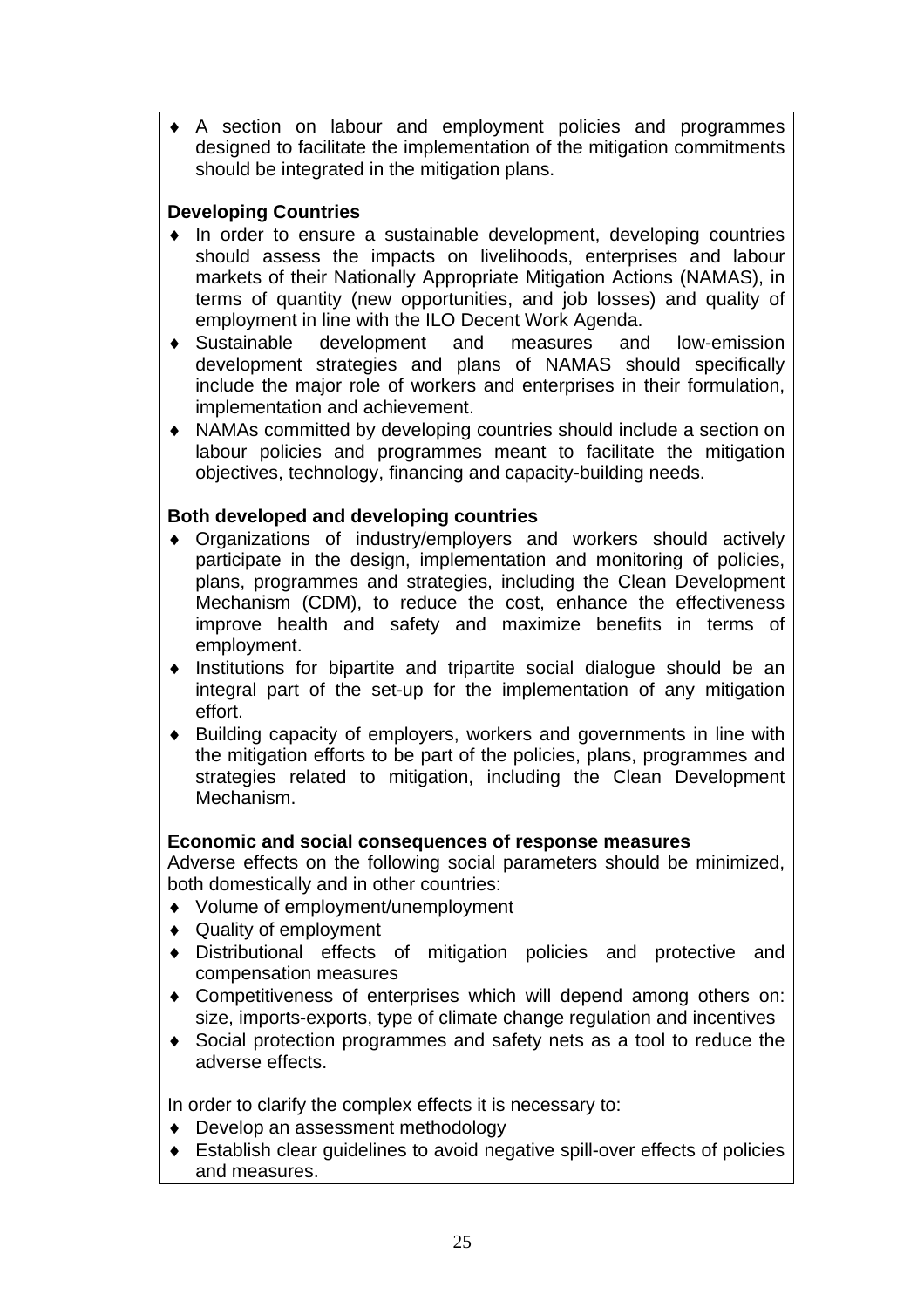- ♦ Institutionalized formal tripartite social dialogue at all levels
- ♦ Lessons learned and good practices sharing among those which are affected.

## *Policy approaches and positive incentives relating to reducing emissions from deforestation and forest degradation (REDD)<sup>21</sup> in developing countries*

## *Generating employment and income opportunities for forest communities*

The success of measures to reduce deforestation and forest degradation in developing countries will depend in large measure on the access to sustainable forest and land-use generating sufficient employment and income opportunities for forest dwellers and communities on the agricultural frontier. Policies should include measures to generate such opportunities and to channel incentives to communities which preserve and rehabilitate forests.

## *Rights of Indigenous Peoples and the ILO Convention 169*

Care should be taken to promote the role and respect the rights of indigenous and tribal peoples in the conservation of forests as carbon sinks in line with the provisions of ILO Convention 169.

Emission reduction from deforestation and forest degradation will favour positive social and labour outcomes by:

- Policy approaches in the framework of reducing emissions from deforestation will include policies aiming at generating sufficient employment and income opportunities for forest dwellers and communities on the agricultural frontier.
- ♦ REDD activities should measure, report and verify the impacts on local communities, including indigenous people with respect to income, employment, migration and cultural identity.
- ♦ Capacity building should include local communities and indigenous peoples as well as medium-sized enterprises to ensure broad access to incentives for avoided deforestation and for the rehabilitation of degraded forests

<sup>&</sup>lt;sup>21</sup> REDD: Reducing Emissions from Deforestation and Forest Degradation in Developing Countries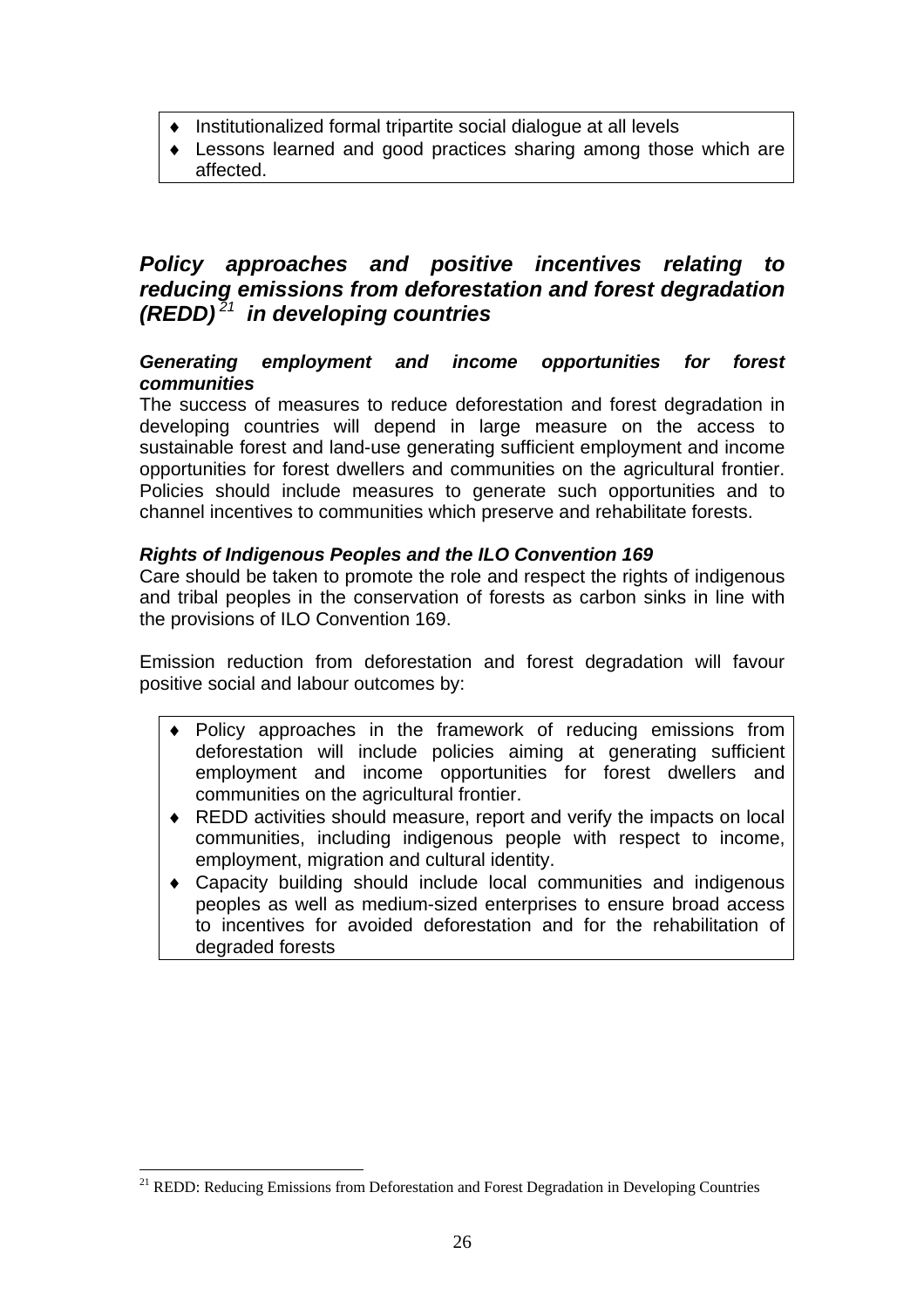## *Enhanced action on financing, technology and capacitybuilding*

## *Climate Change investments for social development*

Investments into adaptation and mitigation can result in a quantum leap for economic and social development if the countries and the people who need them most are targeted: the 1.3 billion working poor, the 190 million unemployed and the 500 million new job seekers arriving on the labour market of developing countries and emerging economies over the next 10 years.

## *Special needs of small and medium-sized enterprises*

The vast majority of enterprises in the world and the most important employers are small firms which may not possess either the financial wherewithal, either the information on climate change (or both) in order to adjust their business practices. Moving to a sustainable development trajectory therefore will require a particular focus on small enterprises.

Progress is very slow however, because vast numbers of individuals and enterprises are still excluded from clean development and need access to small loan and micro-finance schemes and to payments for environmental services. The financial mechanism needs to provide the volume required as well as the ability to target resource flows and overcome barriers to access including information and transaction costs.

## *Enabling technology transfer: building capacity of workers and enterprises*

While most attention is focused on the development and transfer of existing and new technologies, experience demonstrates that access to technology and finance are necessary but not sufficient conditions for the successful deployment of technologies. Without qualified entrepreneurs and skilled workers, available technology and resources for investments can either not be used at all or cannot deliver the expected environmental benefits and economic returns or social justice. In this regard, the weakest link in the production chain will determine the level of performance that can be attained.

## *Mapping skill requirements*

Creating a map of skill requirements is an urgent and vital first step as it can inform ad hoc programs for potential skills upgrading. In parallel, measures are needed to equip education and vocational training systems for coping with new skills demands and with the re-profiling of many existing jobs in low-emission economies.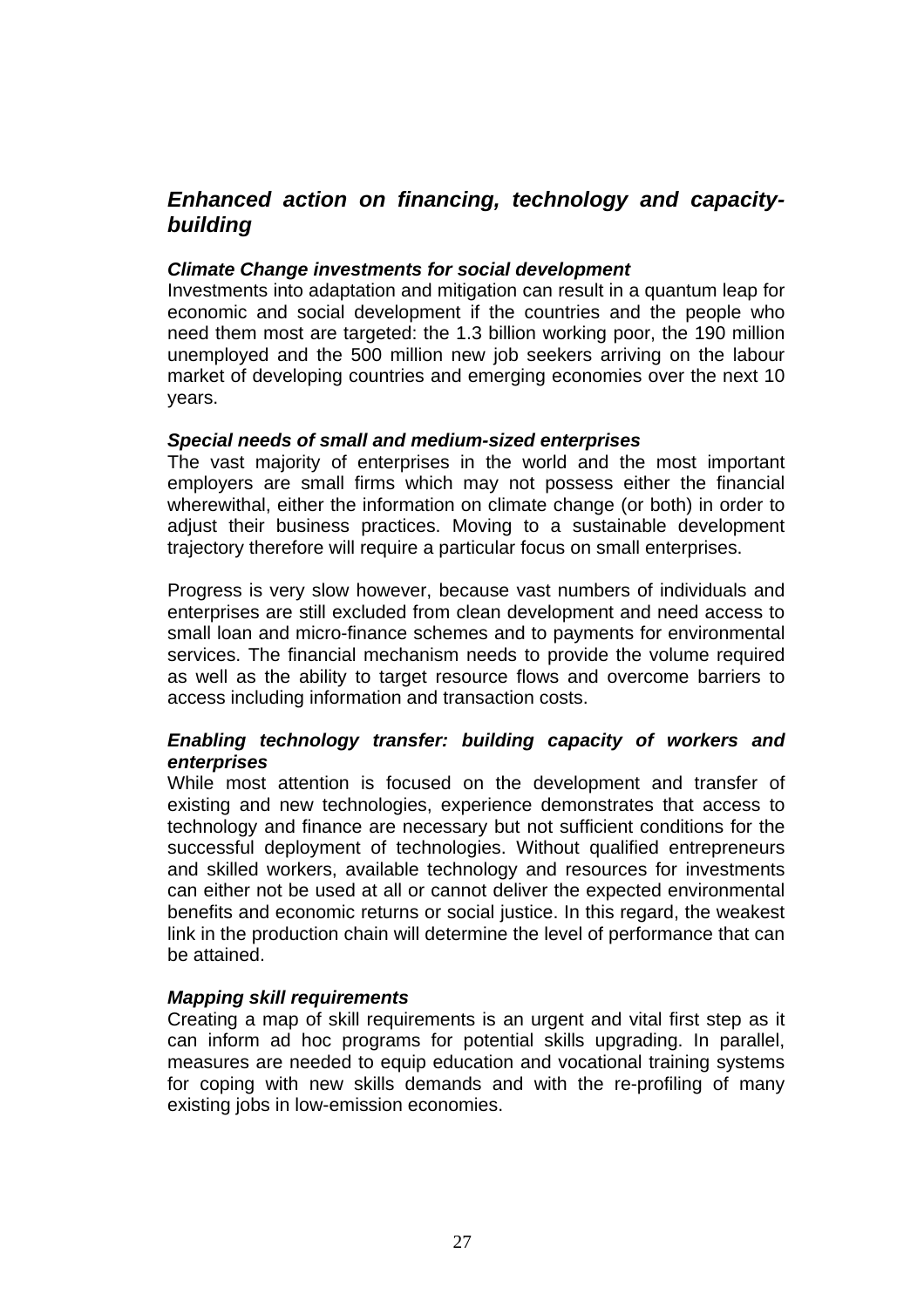Action on financing, technology and capacity building can be designed and formulated to achieve both environmental and decent work goals:

## **Enhanced action on the provision of financial resources and investment:**

- ♦ Strengthen the role of public funding, including fiscal reorientation to ensure necessary funding to compensate those who suffer the most and help mobilize public support at the national level.
- ♦ Innovative institutions and mechanisms including micro-finance, with social criteria to better cope with those risks and damages caused by climate change, assuring the inclusion of vast number of individuals and enterprises currently excluded from financing.
- ♦ The financial mechanism of the future agreement and its provisions should pay special attention and be shaped to address the need of poor communities and micro, small and medium sized enterprises in vulnerable regions and countries.
- ♦ The national coordinating bodies to be established to address all aspects of the definition and implementation of climate change programme and projects (including those that have received technology, finance and capacity building assistance from developed countries) should include and count on the active participation of social partners, particularly representatives of workers' and employers' organizations and labour government's representatives.

## **Enhanced action on technology:**

- ♦ The participation of local stakeholders, including local governments, representative of workers and employers' organizations, in the definition and implementation of the technology action plans is essential to identify the specific national needs in terms of technologies, policies, actions and funding.
- ♦ Regulatory frameworks for technology development, deployment, diffusion and transfer will include access to information, as well as finance, particularly for small and medium-sized enterprises, and local communities.
- ♦ Attention to enabling and complementary factors for technology development: work methods, operational procedures, monitoring and continuous improving at workplace level.
- ♦ Public-private partnerships should be enhanced during the whole process of technology transfer: development, deployment, diffusion and transfer. In this regard, cooperation between countries, including North-North, North-South and South-South cooperation, should be promoted.
- ♦ Attention should be paid to the need for preventing the exporting of polluting industries to the less developed countries.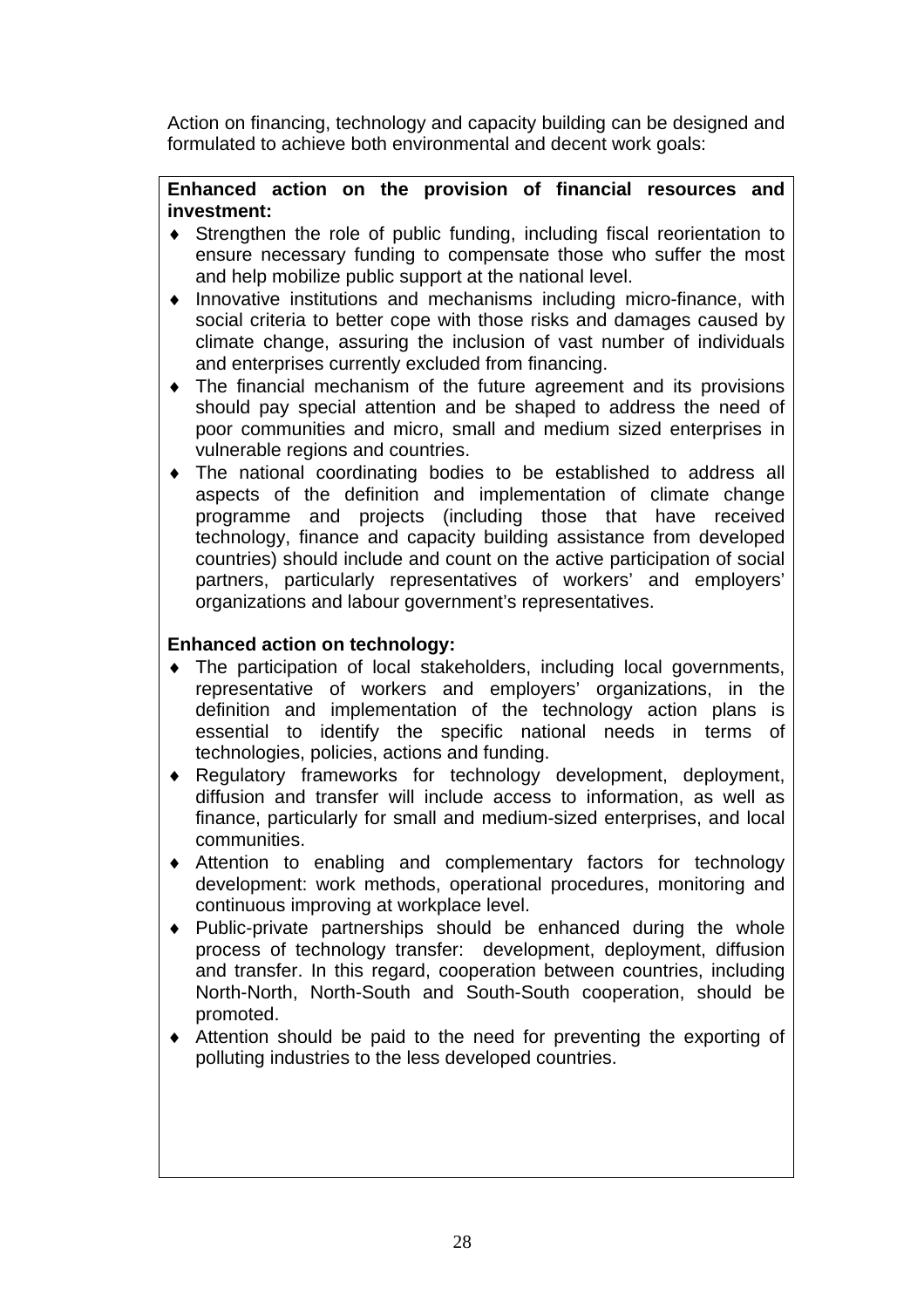## **Capacity-building**

- ♦ Skills development and capacity building programmes to meet the skills needs in terms of mitigation, adaptation and sustainable and lowcarbon development strategies should be embedded in all policies and programmes related to climate change.
- ♦ These programmes should address simultaneously those social challenges facing by countries such as the growing informal economy, social inequality, unemployment and working poor.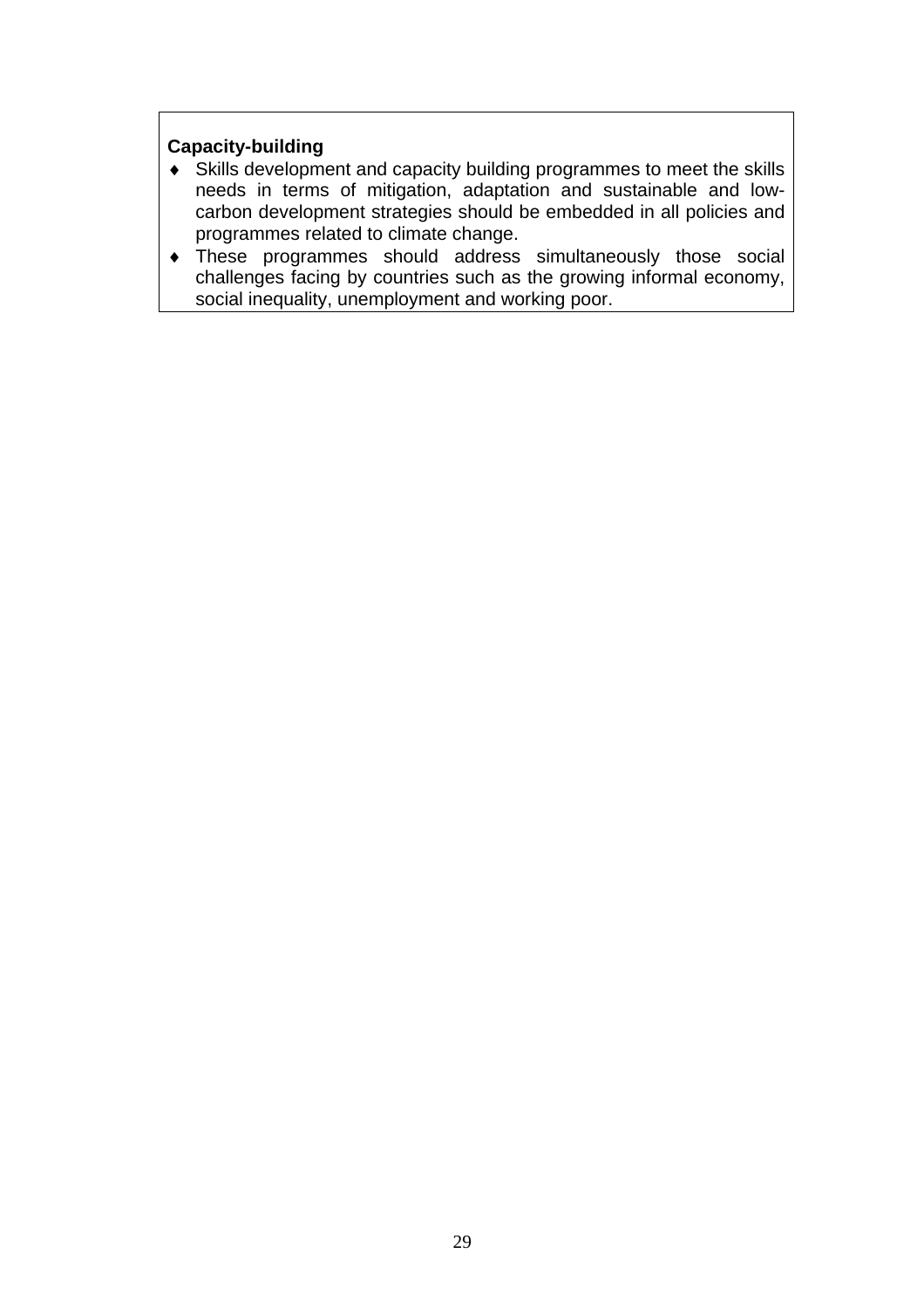## **Glossary**

The following is a compilation of the most frequently used terms in the climate change debate and in the negotiations as well as in discussions about social and labour policies. Many of these terms have a well-defined in this context which is often not identical with the colloquial use of the same terms. The definitions below have been taken from authoritative sources, namely the UNFCCC, IPCC and ILO.

## *Adaptation to climate change*

Adjustment in natural or human systems in response to actual or expected climatic stimuli or their effects, which moderates harm or exploits beneficial opportunities. Source: UNFCCC

## *Ad hoc Working Group on further commitments for Annex I Parties under the Kyoto Protocol (AWG-KP)*

The AWG-KP was established by Parties to the Protocol in Montreal in 2005 to consider further commitments of industrialized countries under the Kyoto Protocol for the period beyond 2012, and is set to complete its work in Copenhagen in 2009. Source: UNFCCC

## *Ad hoc Working Group on Long-term Cooperative Action (AWG-LCA)*

The AWG-LCA was established in Bali in 2007 to conduct negotiations on a strengthened international deal on climate change, set to be concluded in Copenhagen in 2009. Source: UNFCCC

## *Annex I Parties*

The industrialized countries listed in this annex to the Convention which were committed return their greenhouse-gas emissions to 1990 levels by the year 2000 as per Article 4.2 (a) and (b). They have also accepted emissions targets for the period 2008-12 as per Article 3 and Annex B of the Kyoto Protocol. They include the 24 original OECD members, the European Union, and 14 countries with economies in transition. (Croatia, Liechtenstein, Monaco, and Slovenia joined Annex 1 at COP-3, and the Czech Republic and Slovakia replaced Czechoslovakia.) Source: UNFCCC

## *Annex II Parties*

The countries listed in Annex II to the Convention which have a special obligation to provide financial resources and facilitate technology transfer to developing countries. Annex II Parties include the 24 original OECD members plus the European Union. Source: UNFCCC

## *Anthropogenic greenhouse emissions*

Greenhouse-gas emissions resulting from human activities. Source: UNFCCC

## *Biomass fuels or biofuels*

A fuel produced from dry organic matter or combustible oils produced by plants.These fuels are considered renewable as long as the vegetation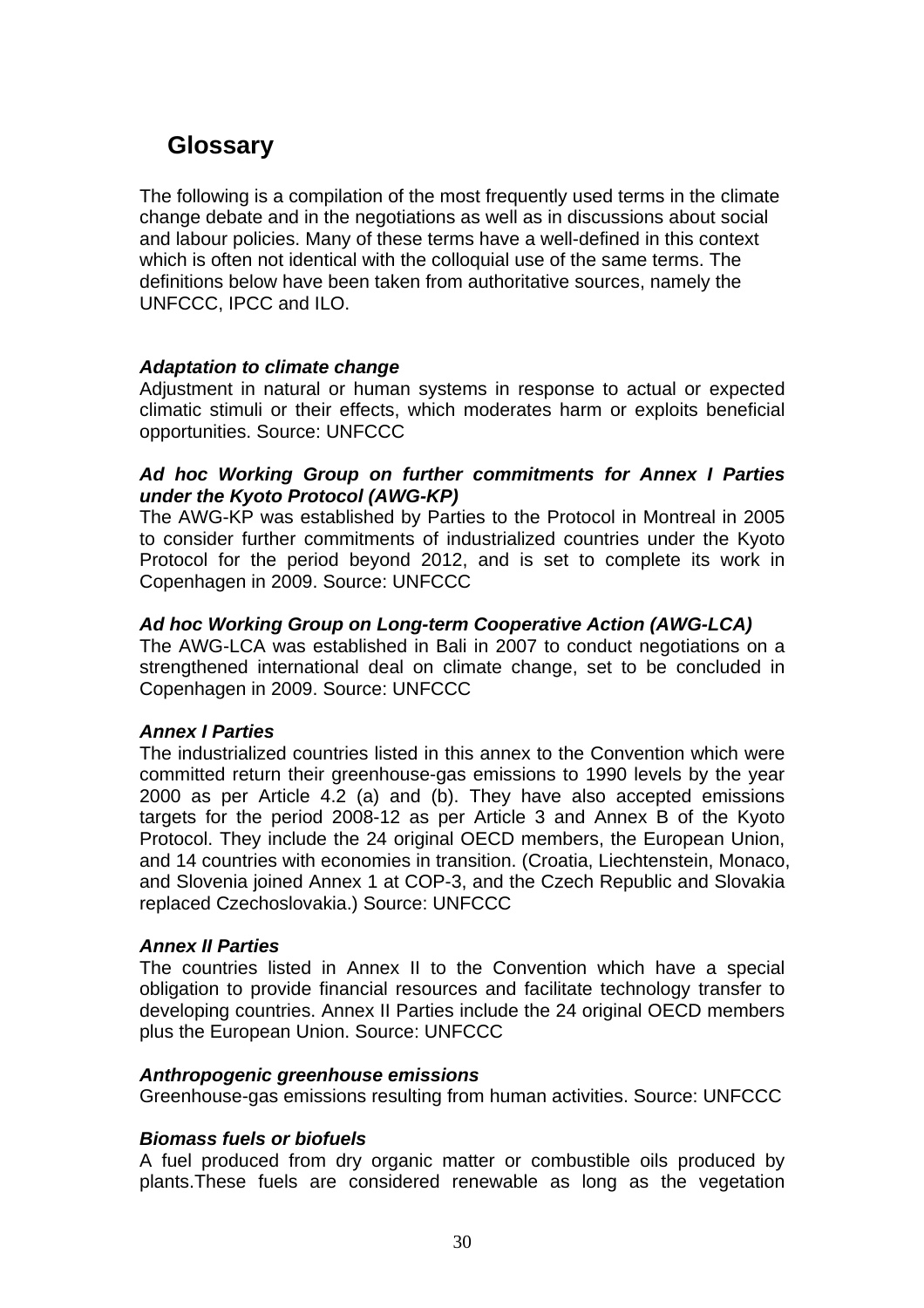producing them is maintained or replanted, such as firewood, alcohol fermented from sugar, and combustible oils extracted from soy beans. Their use in place of fossil fuels cuts greenhouse gas emissions because the plants that are the fuel sources capture carbon dioxide from the atmosphere. Source: UNFCCC

## *Business Development Services*

Wide range of services used by entrepreneurs to help them operate efficiently and develop their businesses. Focuses on promoting the access to and use of these services by micro, small, and medium scale enterprises. May include training, consultation services, marketing services and information resources that help firms gain access to services usually enjoyed only by larger firms. Source: ILO

## *Carbon cycle*

The term used to describe the exchange of carbon (in various forms, e.g., as carbon dioxide) between the atmosphere, ocean, terrestrial biosphere and geological deposits. Source: IPCC

## *Capacity building*

In the context of climate change, the process of developing the technical skills and institutional capability in developing countries and economies in transition to enable them to address effectively the causes and results of climate change. Source: UNFCCC

## *Clean Development Mechanism (CDM)*

A mechanism under the Kyoto Protocol through which developed countries may finance greenhouse-gas emission reduction or removal projects in developing countries, and receive credits for doing so which they may apply towards meeting mandatory limits on their own emissions. Source: UNFCCC

## *Climate*

Climate is usually defined as the "average weather", or more rigorously, as the statistical description of the weather in terms of the mean and variability of relevant quantities over periods of several decades (typically three decades as defined by WMO). These quantities are most often surface variables such as temperature, precipitation, and wind, but in a wider sense the "climate" is the description of the state of the climate system. Source: IPCC

## *Climate change (FCCC usage)*

A change of climate which is attributed directly or indirectly to human activity that alters the composition of the global atmosphere and which is in addition to natural climate variability observed over comparable time periods. Source: IPCC

## *Climate change (IPCC usage)*

Climate change as referred to in the observational record of climate occurs because of internal changes within the climate system or in the interaction between its components, or because of changes in external forcing either for natural reasons or because of human activities. It is generally not possible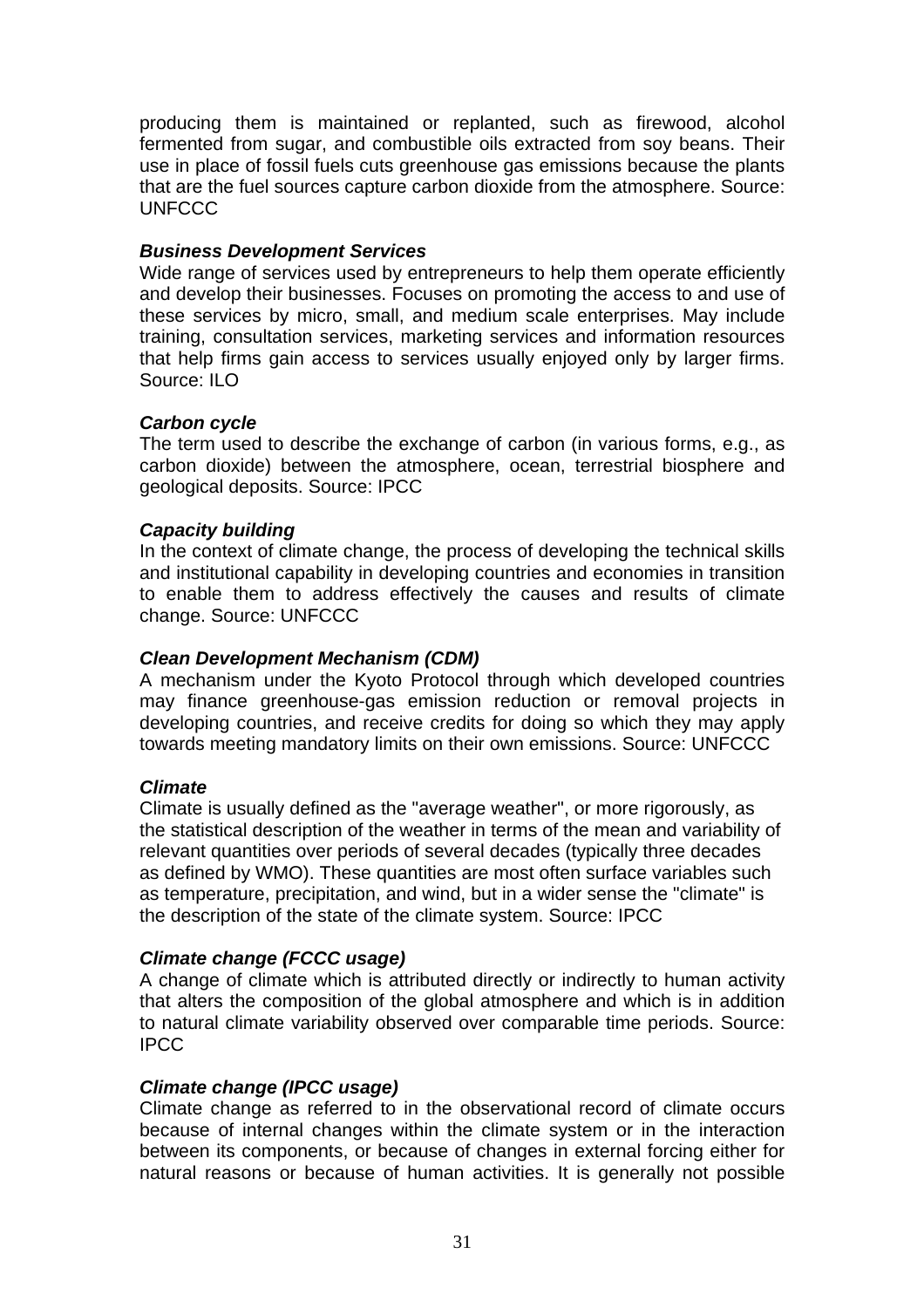clearly to make attribution between these causes. Projections of future climate change reported by IPCC generally consider only the influence on climate of anthropogenic increases in greenhouse gases and other human-related factors. Source: IPCC

## *Conference of the Parties (COP)*

The supreme body of the Convention. It currently meets once a year to review the Convention's progress. The word "conference" is not used here in the sense of "meeting" but rather of "association," which explains the seemingly redundant expression "fourth session of the Conference of the Parties." Source: UNFCCC

## *Decent Work*

Decent Work is that productive work developed under conditions of freedom equity, security and dignity, in which rights are protected and adequate remuneration and social coverage are provided. Decent work was characterised by the following components: a) productive work; b) protection of rights; c) adequate pay and d) social coverage. Source: ILO

## *Emission quota*

The portion or share of total allowable emissions assigned to a country or group of countries within a framework of maximum total emissions and mandatory allocations of resources or assessments. Source: IPCC

## *Emissions trading*

One of the three Kyoto mechanisms, by which an Annex I Party may transfer Kyoto Protocol units to or acquire units from another Annex I Party. An Annex I Party must meet specific eligibility requirements to participate in emissions trading. Source: UNFCCC

## *Employability*

Relates to portable competencies and qualifications that enhance an individual's capacity to make use of the education and training opportunities available in order to secure and retain decent work. Source: ILO

#### *Employment*

Work carried out in return for payment. Also refers to the number of people in paid employment and self-employment. Source: ILO

## *Energy intensity*

Ration of energy consumption and economic or physical output. At the national level, energy intensity is the ratio of total domestic primary energy consumption or final energy consumption to gross domestic product or physical output. Source: IPCC

#### *Fundamental Principles and Rights at Work*

The ILO Declaration on Fundamental Principles and Rights at Work, adopted in June 1998, highlights this set of core labour principles endorsed by the international community. The Declaration covers four main areas for the establishment of a social "floor" in the world of work: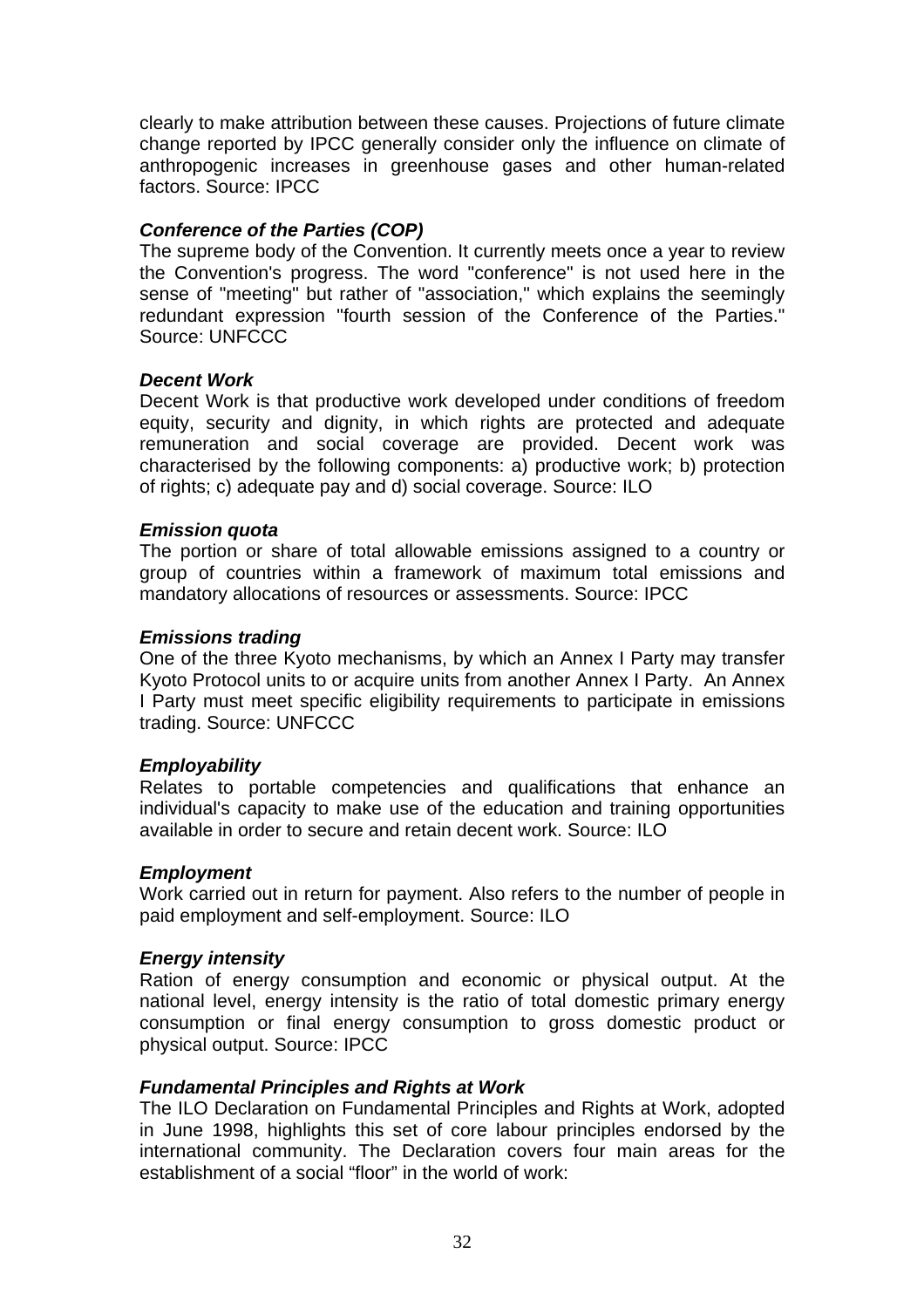- 1. Freedom of association and the effective recognition of the right to collective bargaining
- 2. Elimination of all forms of forced or compulsory labour
- 3. Effective abolition of child labour

 4. Elimination of discrimination in respect of employment and occupation. Source: ILO

## *Global warming potential (GWP)*

An index representing the combined effect of the differing times greenhouse gases remain in the atmosphere and their relative effectiveness in absorbing outgoing infrared radiation. Source: IPCC

#### *Greenhouse gases (GHGs)*

The atmospheric gases responsible for causing global warming and climate change. The major GHGs are carbon dioxide (CO2), methane (CH4) and nitrous oxide (N20). Less prevalent --but very powerful -- greenhouse gases are hydrofluorocarbons (HFCs), perfluorocarbons (PFCs) and sulphur hexafluoride (SF6). Source: UNFCCC

#### *Green Jobs*

Green Jobs reduce the environmental impact of enterprises and economic sectors, ultimately to levels that are sustainable. Green Jobs are found in many sectors of the economy from energy supply to recycling and from agriculture and construction to transportation. They help to cut the consumption of energy, raw materials and water through high-efficiency strategies, to de-carbonize the economy and reduce greenhouse-gas emissions, to minimize or avoid altogether all forms of waste and pollution, to protect and restore ecosystems and biodiversity. Source: ILO

#### *International Labour Standards*

International Labour Standards are Conventions and Recommendations adopted by the International Labour Conference, covering a broad range of matters in the field of social and labour matters. Source: ILO

## *Intergovernmental Panel on Climate Change (IPCC)*

Established in 1988 by the World Meteorological Organization and the UN Environment Programme, the IPCC surveys world-wide scientific and technical literature and publishes assessment reports that are widely recognized as the most credible existing sources of information on climate change. The IPCC also works on methodologies and responds to specific requests from the Convention's subsidiary bodies. The IPCC is independent of the Convention. Source: IPCC

#### *Joint implementation (JI)*

A mechanism under the Kyoto Protocol through which a developed country can receive "emissions reduction units" when it helps to finance projects that reduce net greenhouse-gas emissions in another developed country (in practice, the recipient state is likely to be a country with an "economy in transition"). An Annex I Party must meet specific eligibility requirements to participate in joint implementation. Source: UNFCCC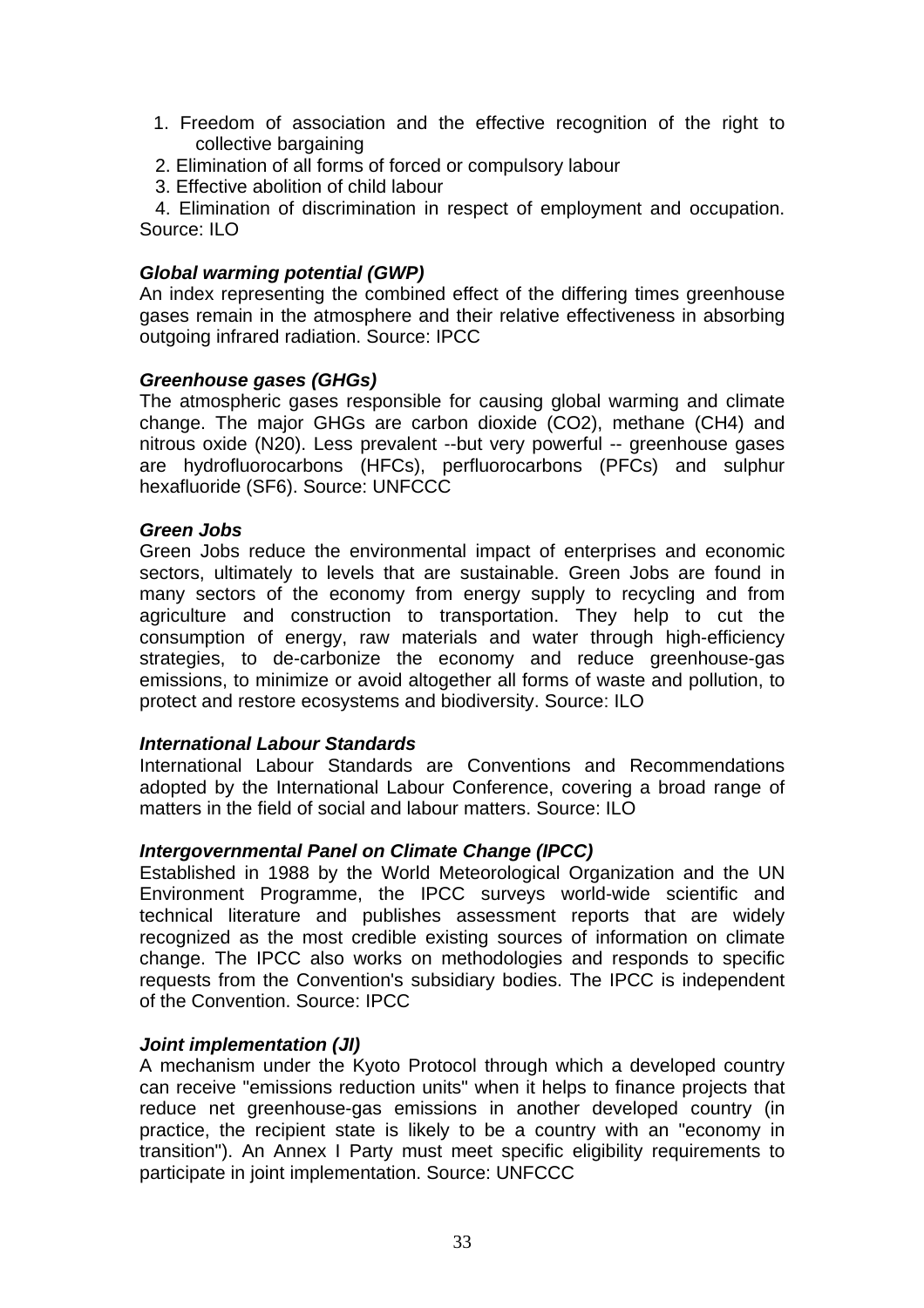## *Labour Market*

A system consisting of employers as buyers and workers as sellers, the purpose of which is to match job vacancies with job applicants and to set wages. Source: ILO

#### *Livelihoods*

A livelihood comprises the capabilities, assets (stores, resources, claims and access) and activities required for a means of living. Source: ILO

## *Local Economic Development*

A development process that encourages partnership arrangements between private and public stakeholders in a defined territory, enabling the joint design and implementation of a common development strategy and the use of local resources and competitive advantages. Source: ILO

## *Market Barriers*

Conditions that prevent or impede the diffusion of cost-effective technologies or practices that could mitigate GHG emissions. Source: IPCC

## *Microfinance*

The provision of financial services to the poor on a sustainable basis. Source: ILO

## *Nairobi Work Programme*

The Nairobi work programme is a 5 year programme (2005-2010) implemented by Parties, intergovernmental and non-governmental organizations, the private sector, communities and other stakeholders. Its objective is assist all Parties, in particular developing countries, including

the least developed countries and small island developing States to:

- improve their understanding and assessment of impacts, vulnerability and adaptation to climate change;
- make informed decisions on practical adaptation actions and measures to respond to climate change on a sound scientific, technical and socioeconomic basis, taking into account current and future climate change and variability. Source: UNFCCC

#### *National adaptation programmes of action (NAPAs)*

Documents prepared by least developed countries (LDCs) identifying urgent and immediate needs for adapting to climate change. The NAPAs are then presented to the international donor community for support. Source: UNFCCC

#### *Nationally appropriate mitigation actions*

Actions included in the Bali Action Plan under the category of "enhanced national/international action on mitigation of climate change" to be carried out by developing country Parties. These actions should be developed *in the context of sustainable development, supported and enabled by technology, financing and capacity-building, in a measurable, reportable and verifiable manner*. Source: UNFCCC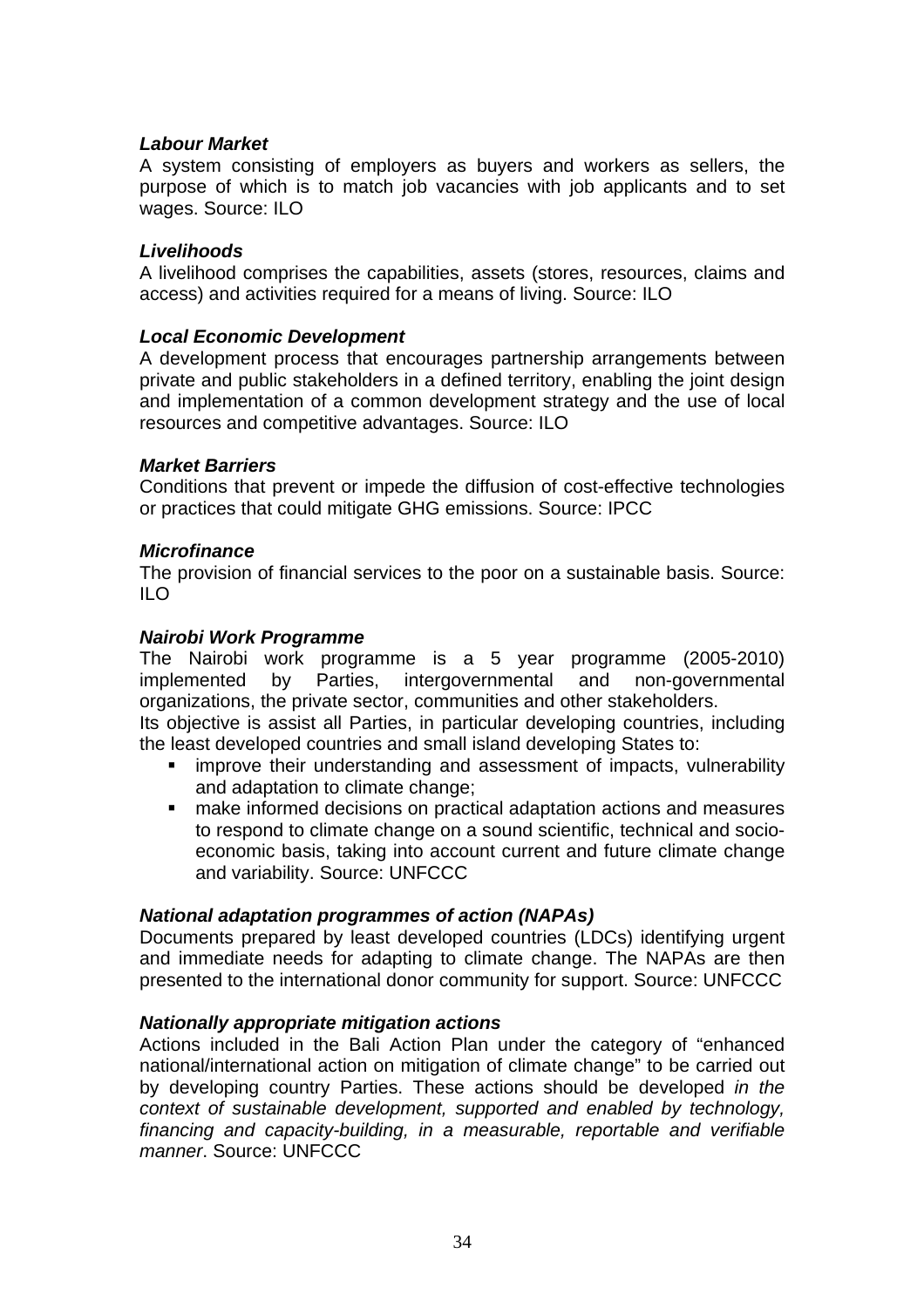## *National communication*

A document submitted in accordance with the Convention (and the Protocol) by which a Party informs other Parties of activities undertaken to address climate change. Most developed countries have now submitted their fourth national communications; most developing countries have completed their first national communication and are in the process of preparing their second. Source: UNFCCC

## *Precautionary principal*

Avoiding a solution that is irreversible, because the assumptions on which the solution is based may prove incorrect, in favour of a seemingly inferior solution that can be reversed. Source: IPCC

## *REDD*

Policies and measures aiming at Reducing Emissions from Deforestation and Forest Degradation in Developing Countries. Source UNFCCC

## *Reforestation*

Replanting of forests on lands that have previously contained forests but that have been converted to some other use. Source: UNFCCC

## *Skill*

An acquired and practised ability to carry out competently a task or job, usually of a manual nature. Source: ILO

#### *Small Enterprise*

Use for small commercial and service enterprises. Use SMALL SCALE INDUSTRY for small scale manufacturing enterprises. Source: ILO

#### *Social Dialogue*

Social dialogue is defined by the ILO to include all types of negotiation, consultation or simply exchange of information between, or among, representatives of governments, employers and workers, on issues of common interest relating to economic and social policy. It can exist as a tripartite process, with the government as an official party to the dialogue or it may consist of bipartite relations only between labour and management (or trade unions and employers' organisations), with or without indirect government involvement. Concertation can be informal or institutionalised, and often it is a combination of the two. It can take place at the national, regional or at enterprise level. It can be inter-professional, sectoral or a combination of all of these.

The main goal of social dialogue itself is to promote consensus building and democratic involvement among the main stakeholders in the world of work. Successful social dialogue structures and processes have the potential to resolve important economic and social issues, encourage good governance, advance social and industrial peace and stability and boost economic progress. Source: ILO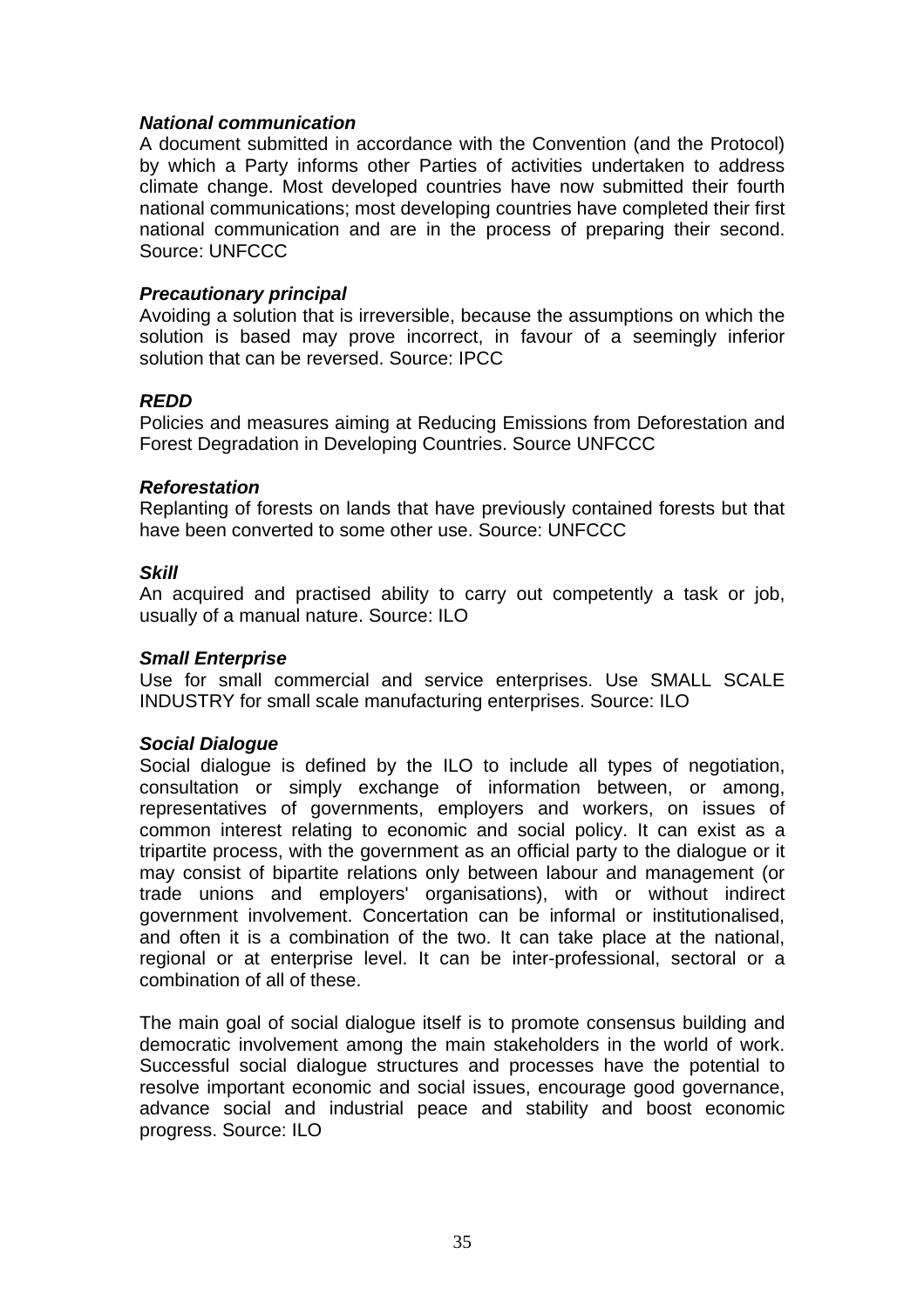## *Sustainable development*

Sustainable development is development that meets the needs of the present without compromising the ability of future generations to meet their own needs. Source: IPCC

#### *Trade Union*

Organization of employees, usually associated beyond the confines of one enterprise, established for protecting or improving, through collective action, the economic and social status of its members.

## *Tripartism*

Tripartite cooperation is defined as referring "to all dealings between the government and workers' and employers' organizations concerning the formulation and implementation of economic and social policy". Tripartism is reflected in the structure of the ILO itself: both the International Labour Conference and the Governing Body are composed of equal numbers of government, workers' and employers' representatives. Tripartism at the national level is enshrined in a number of ILO Conventions and Recommendations. The Tripartite Consultation (International Labour Standards) Convention, 1976 (No. 144) specifically requires effective consultation between government, employers' and workers' representatives at each stage of ILO standards-related activities. Source: ILO

## *Value Chain*

Describes the full range of activities which are required to bring a product or service from conception, through the different phases of production (involving a combination of physical transformation and the input of various producer services), delivery to final consumers, and final disposal after use. Source: ILO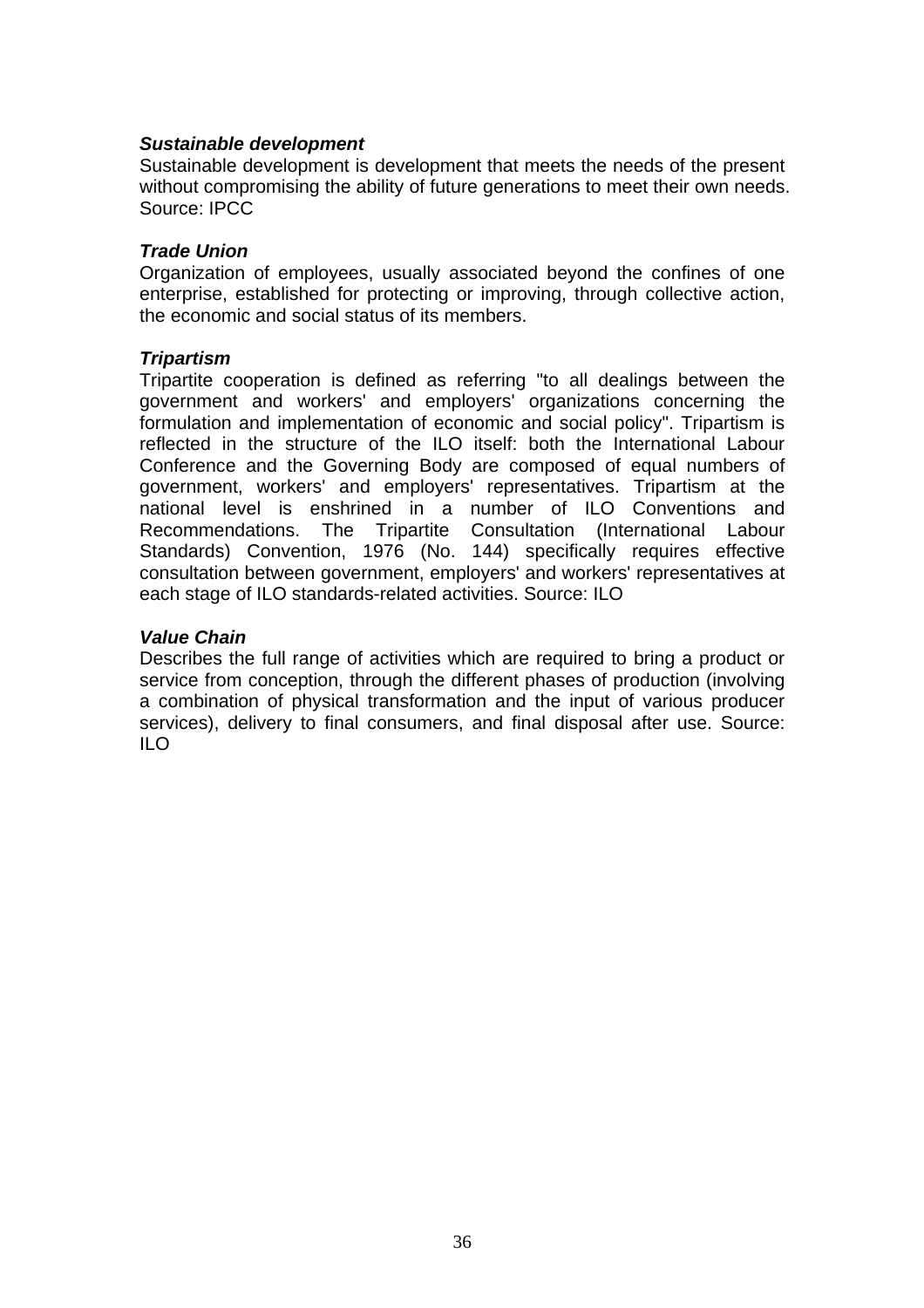## **Key sources and resources**

The following provides links to key resources related to:

- the science of climate change,
- the international legal regime on climate change in particular the Convention,
- UN sources
- $\bullet$  ILO.

## **1. The science of climate change**

- **IPCC webpage:** http://www.ipcc.ch/
- **IPCC's assessment reports (2007): http://www.ipcc.ch/ipccreports/assessments-reports.htm**
- **Stern Review on the economics of climate change:**  http://www.occ.gov.uk/activities/stern.htm
- **2. International legal regime and the UN Framework Convention on Climate Change** 
	- **UNFCCC webpage:**  http://unfccc.int
	- **Texts of Convention:**  http://unfccc.int/essential\_background/convention/background/items/28 53.php
	- **Text of the Kyoto protocol:**  http://unfccc.int/kyoto\_protocol/items/2830.php
	- **National communications and other useful information about Parties: http://unfccc.int/parties\_and\_observers/parties/items/2352.php**
	- **Positions and inputs from civil society:**  http://unfccc.int/parties\_observers/ngo/submissions/items/3689.php
	- **Calendar of negotiations:**  http://unfccc.int/meetings/unfccc\_calendar/items/2655.php
- **3. UN climate portal:**

http://www.un.org/climatechange/

- **4. ILO and ILO constituents** 
	- **Governing Body discussions climate change:** 
		- o **2007: Decent work for sustainable development –The challenge of climate change** http://www.ilo.org/wcmsp5/groups/public/-- ed\_norm/---relconf/documents/meetingdocument/wcms\_084890.pdf
		- o **2008: Employment and labour market implications of climate change**  http://www.ilo.org/wcmsp5/groups/public/---ed\_norm/-- relconf/documents/meetingdocument/wcms\_099711.pdf
	- **International Labour Conference:**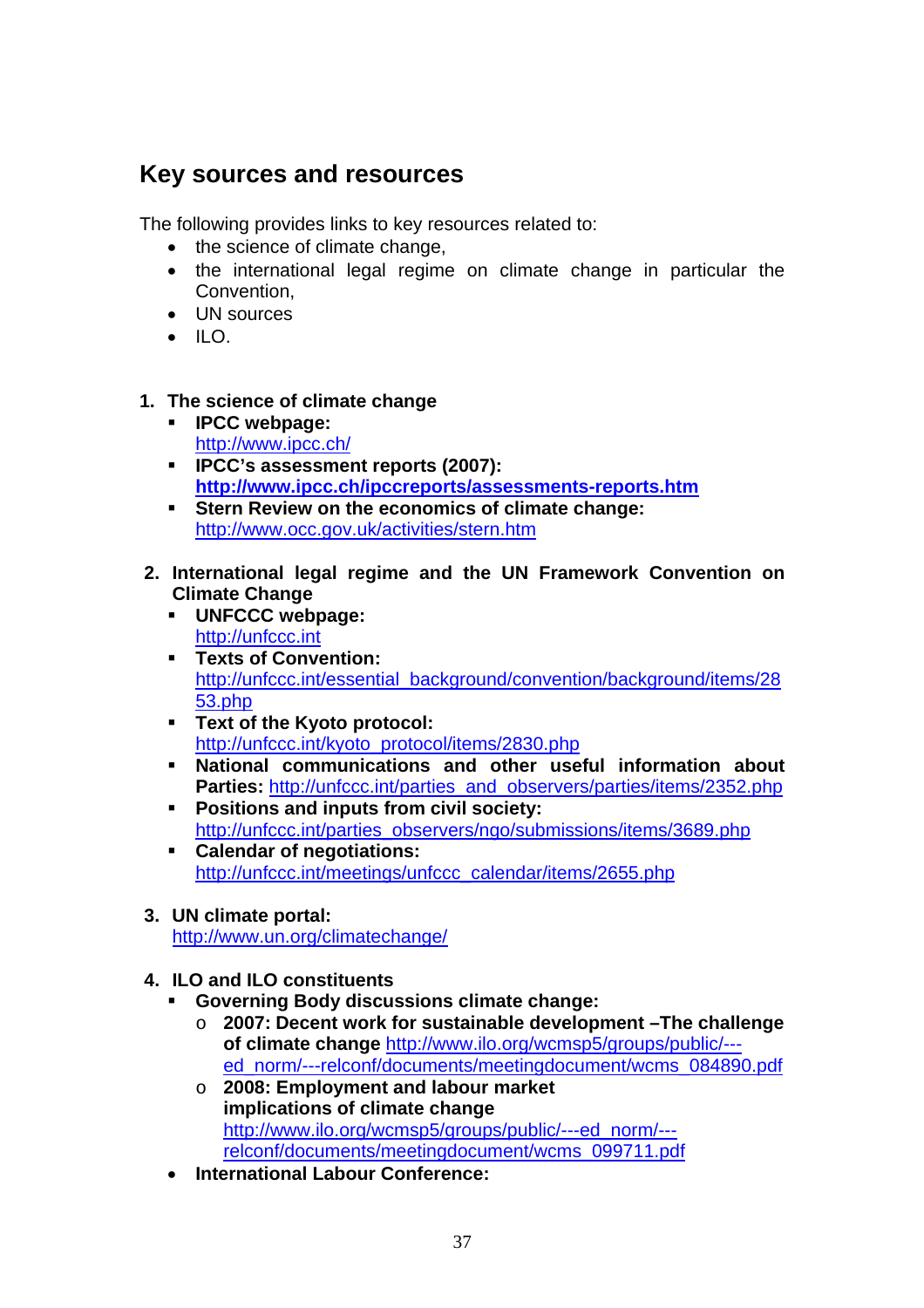- o **2007: Decent work for sustainable development**  http://www.ilo.org/public/english/standards/relm/ilc/ilc96/pdf/rep-ia.pdf
- **Green jobs initiative:** 
	- o **ILO:** http://www.ilo.org/integration/themes/greenjobs/lang- en/index.htm
	- o **United Nations Environment Programme (UNEP):**  http://www.unep.org/labour\_environment/features/greenjobs.asp
	- o **International Organization of Employers (IOE):** http://www.ioeemp.org/
	- o **International Trade Union Confederation (ITUC):** http://www.ituccsi.org/spip.php?article2635